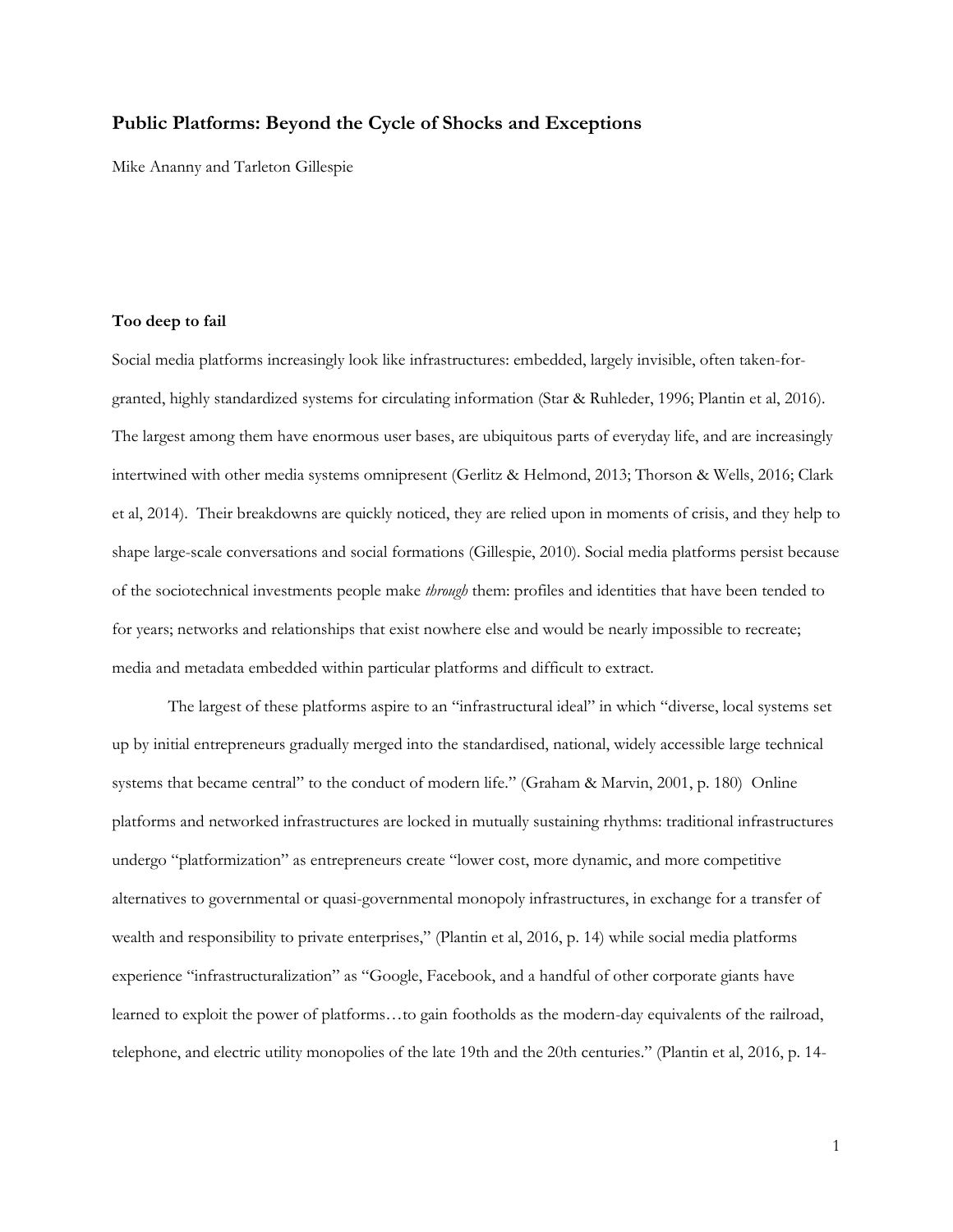15) At the same time, these platforms also hope to remain private actors—monopolists perhaps, but clear of the kinds of regulations and standards-setting that accompany infrastructures.

Despite their scale and prominence, governance of these social media platforms has remained minimal, especially in the United States. As private, commercial actors they can invoke free market principles to defend against critique; the continued growth and profitability of Silicon Valley technology companies makes U.S. regulators reluctant to meddle; and, platforms are protected by a long-standing legal doctrine granting them, as network intermediaries, safe harbor from liability for what users do with them, a policy intended to foster innovation and protect the expression of their users (Gillespie forthcoming; Mackinnon et al, 2014; Mueller 2015). In much the same way that the major U.S. banks appeared "too big to fail" (Sorkin, 2000), justifying softer regulation that supported their continued market existence rather than penalizing them for their exploits, some social media platforms may now appear "exceptional" in scale, market footprint, and societal entanglement.

For these reasons, the United States has only begun to grapple with the consequences of social media platforms' ubiquity and centrality. The Federal Trade Commission is beginning to explore questions of platform governance through algorithmic accountability (Brill, 2015), but there is insufficient political will to address the broader implications platforms have for social and political discourse – the way social media platforms structure not just the circulation of discourse, but the exchange of goods, the shape of collaboration, and the organization of labor. Policy concerns around the power and profit of social media platforms have emerged more vocally in Europe, and more restrictive speech, trade, and political laws in other parts of the world circumscribed from the beginning how these platforms could even function (Gillespie, forthcoming).

It is beyond the scope of this paper to create a complete typology of the forms of platform governance. Instead, we want to examine one specific, recurring dynamic that has driven calls for platform accountability, especially in the United States: public shocks and platform exceptions. The shocks are public moments that interrupt the functioning and governance of these ostensibly private platforms, by suddenly highlighting a platform's infrastructural qualities and call it to account for its public implications. These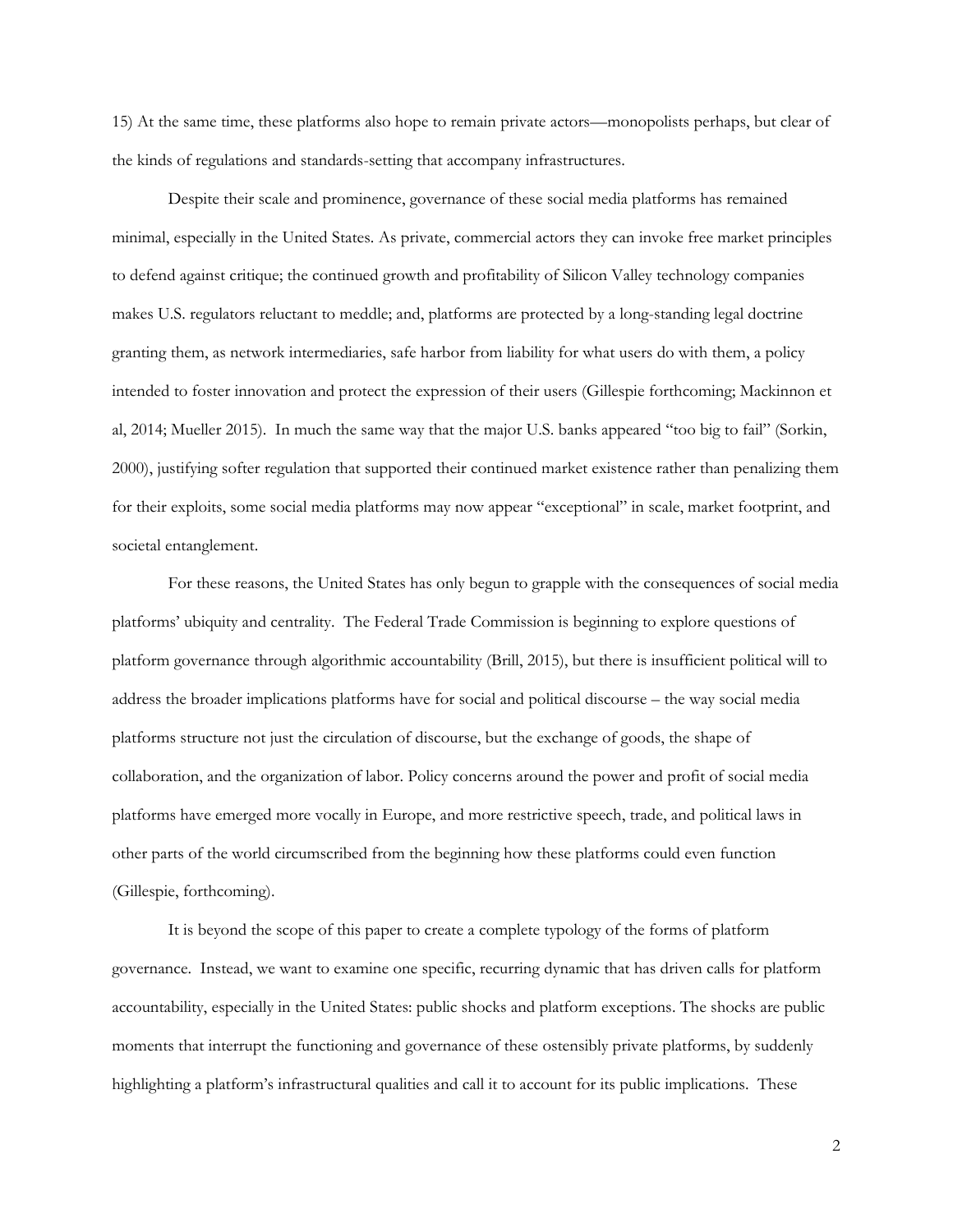shocks sometimes give rise to a cycle of public indignation and regulatory pushback that produces critical but often unsatisfying and insufficient—exceptions made by the platform. This aspect of platform governance is distinct from ongoing product innovation, company policy development, or government regulation (Ananny, 2015; Colyvas and Maroulis, 2015).

In the remainder of this paper, we examine one such shock in detail—Uber's surge pricing during emergencies—and use it to explicate this cycle of shocks and exceptions. We then explore the power and limitations of shock as a governance mechanism. We see such shocks and exceptions not just as strategic reactions to exogenous events, but as diagnostics: opportunities to see the forces at play in defining which shocks matter, why, and over what timescales. They are insufficient as a form of platform governance, by themselves, but we believe they could be extended; we close by borrowing a policy from urban planning policy, that might help move the regulation of platforms beyond this cycle of shock and exception.

#### **Governance by shock**

Platforms have, from time to time, faced strong criticisms about their public impact, from individual users, the press, and the public more generally. Such criticism range in scope, from strongly-worded user complaints all the way to public outcries that dominate news cycles. Some of these we would call "public shocks," cases in which an incident provoked criticism of a platform sufficient to reach distinct public visibility, challenged the fundamental workings or effects of a platform, and challenged platform owners to behave differently. These moments can provide object lessons for how platforms—especially those with inordinately large public presences—navigate between consumer expectations and civic imperatives. While recent years are littered with examples of the public taking exception with platforms for an incident, business decision, misstep, or flat-footed response, we focus on one example that traces the arc that such shocks often follow.

## *Uber and surge pricing during emergencies*

On October 29<sup>th</sup>, 2012, in anticipation of the approaching Hurricane Sandy, New York City shut down its subway system. The storm receded by the 31<sup>st</sup>, but the damage to the city was extensive, and many of the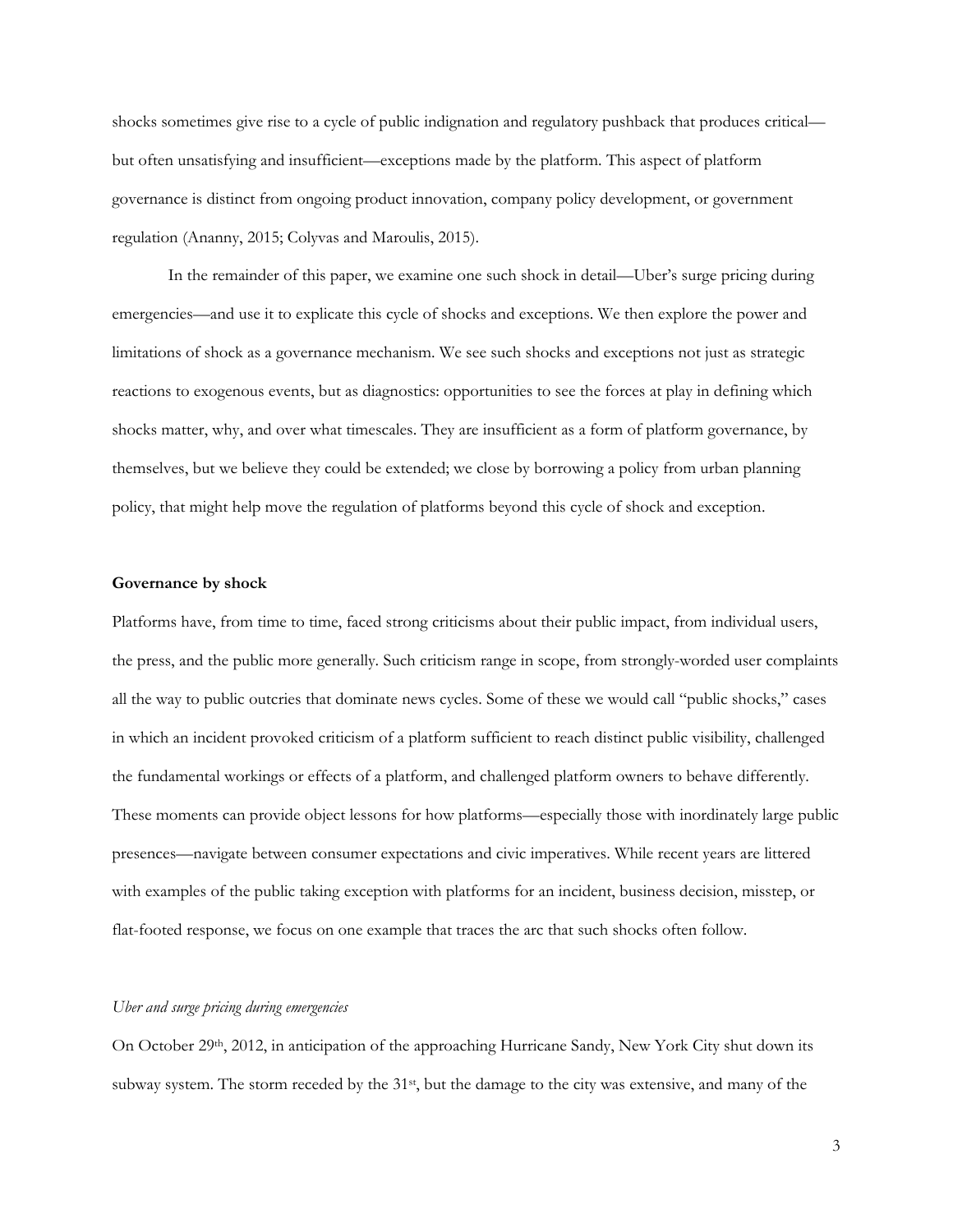subway tunnels were flooded and remained closed. Consequently, Uber cars were in high demand. This fact led Uber to trigger its surge pricing algorithm – an algorithm they had previously used on holidays when user demand had spiked (Hall et al, 2015). The surge pricing algorithm applies a multiplier to the base fare, reportedly more than doubling in many cases. Users began to complain directly to Uber and on Twitter, and news coverage picked up the criticism. Some called it price gouging, which is prohibited in New York and New Jersey. Critics cried foul that Uber was using the storm to take advantage of passengers; Uber initially responded that the surge was intended encourage more drivers to venture out, but then quickly backtracked. On November 1<sup>st</sup>, Uber halted the surge pricing, and promised to pay drivers twice their normal fee and forego their own 20% cut, a gesture that cost them a reported \$100,000 by the time the offer ended a day later<sup>1</sup>.

New York's Attorney General Eric Schneiderman opened an investigation into Uber's pricing techniques following Sandy, as well as a smaller storm that December, when prices reportedly surged to eight times the normal fare, again drawing complaints from users. In July 2014 the AG announced an agreement reached with Uber, in which Uber promised that any surge in pricing during an emergency or other "abnormal disruptions of the market" would be capped. The cap would keep Uber's prices during an emergency below the three highest-priced days of the two months previous.

Uber announced that this policy would apply not just in New York but nationwide -- but it did not extend it globally. In December 2014, a gunman took hostages in a shop in Sydney, Australia. Police evacuated nearby buildings, including the Sydney Opera House. As some fleeing the scene called for Uber cars, Uber again initiated its surge pricing algorithm, and fares quickly rose to as much as 4x the typical fare. After more criticism on social media and in the press, Uber removed the surge pricing, temporarily offered

<sup>1</sup> <https://pando.com/2012/10/31/assholes-shrug/> ; [http://bits.blogs.nytimes.com/2012/10/31/uber-struggles-to-get](http://bits.blogs.nytimes.com/2012/10/31/uber-struggles-to-get-cars-onto-new-yorks-streets/?_r=0)cars-onto-new-yorks-streets/?  $r=0$ ; [http://www.businessinsider.com/how-sandy-related-pr-nightmare-cost-startup](http://www.businessinsider.com/how-sandy-related-pr-nightmare-cost-startup-uber-100000-in-a-day-2012-11)[uber-100000-in-a-day-2012-11](http://www.businessinsider.com/how-sandy-related-pr-nightmare-cost-startup-uber-100000-in-a-day-2012-11) ;<https://newsroom.uber.com/us-new-york/hurricane-sandy-pricing-update/> ; <http://connectingthecircles.blogspot.com/2012/11/the-surge-that-caused-surge.html> ; <http://business.time.com/2012/11/02/post-sandy-price-gouging-economically-sound-ethically-dubious/>; <http://gothamist.com/2012/11/04/uber.php> ; [https://pando.com/2012/11/02/a-final-word-on-uber-and-their](https://pando.com/2012/11/02/a-final-word-on-uber-and-their-ghastly-attempt-to-spin-their-way-to-sainthood/)[ghastly-attempt-to-spin-their-way-to-sainthood/](https://pando.com/2012/11/02/a-final-word-on-uber-and-their-ghastly-attempt-to-spin-their-way-to-sainthood/) [; http://www.thefiscaltimes.com/Columns/2012/11/06/Hurricane-](http://www.thefiscaltimes.com/Columns/2012/11/06/Hurricane-Sandys-Lesson-on-Preserving-Capitalism#page1)[Sandys-Lesson-on-Preserving-Capitalism#page1](http://www.thefiscaltimes.com/Columns/2012/11/06/Hurricane-Sandys-Lesson-on-Preserving-Capitalism#page1) ;<http://fortune.com/2012/11/02/uber-nyc-and-the-sandy-surge/>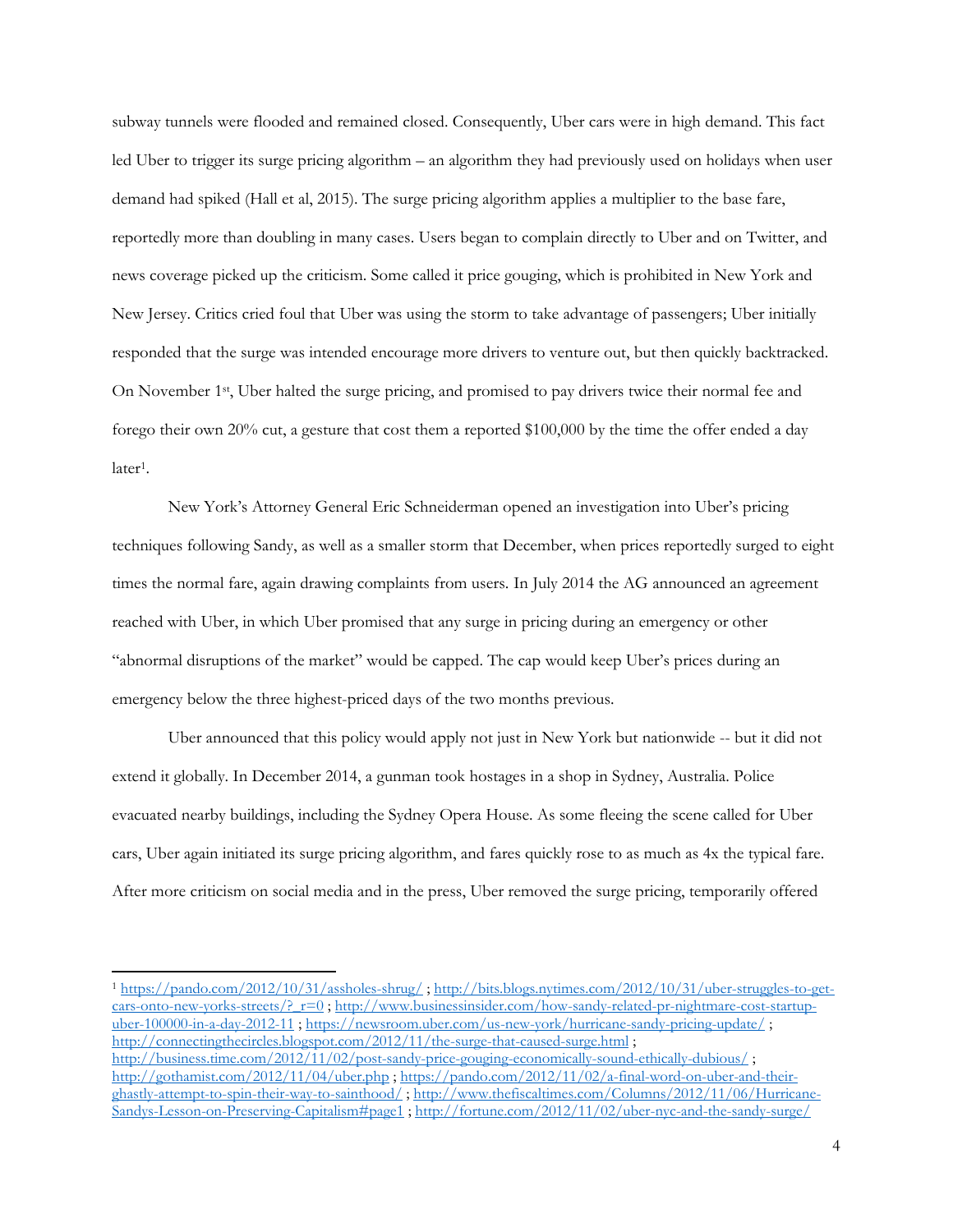free rides out of Sydney's central business district, offered to refund rides taken during the surge, and later issued an apology<sup>2</sup> .

## *The cycle of shock, indignation, and exception*

 $\overline{\phantom{a}}$ 

While this example is useful in understanding the repercussions that sometimes follow shocks, we could point to many other examples of public outcries at social media platforms that follow similar contours. Online news sites that charge for articles have been challenged by users during crises, leading some to temporarily suspend their paywalls or drop them for news about a specific situation (Ananny & Bighash, 2016). Facebook endured criticism when it was revealed that its "trending topics" were not chosen solely by an algorithm, but by a team of human news curators who allegedly had a political slant to their choices (Gillespie, 2016). A public outcry followed the publication of research conducted by Facebook and academic collaborators on the emotional effects of positive and negative news feeds, in which the researchers altered the news feeds of users unaware of their participation in the study (Meyer, 2014). Google was challenged for its introduction of Google Buzz, primarily because it had mined users' Gmail contact lists to pre-fill the Buzz user's list of friends. Before that, Facebook faced criticism for its Beacon advertising program, for turning likes into ads that incorporated users' images. And social media platforms have been criticized publicly at different moments for allowing egregious content to circulate: the cellphone video of Saddam Hussein's execution that made it to YouTube, the racist Photoshopped image of Michelle Obama that topped Google's Image search, the pro-anorexia collections on Pinterest and Instagram, the endless threats and harassment of outspoken women on Twitter, and the videos of brutal political beheadings by ISIS terrorists (Gillespie, 2012). These public expressions of indignation are genuine and meaningful, and for that reason alone it is worth exploring how and why they emerge, and what platforms typically do in response.

<sup>2</sup> <http://gawker.com/uber-turned-on-surge-pricing-for-people-fleeing-sydney-1671193132> ;

[https://www.washingtonpost.com/news/morning-mix/wp/2014/12/15/uber-backtracks-after-jacking-up-prices](https://www.washingtonpost.com/news/morning-mix/wp/2014/12/15/uber-backtracks-after-jacking-up-prices-during-syndey-hostage-crisis/)[during-syndey-hostage-crisis/](https://www.washingtonpost.com/news/morning-mix/wp/2014/12/15/uber-backtracks-after-jacking-up-prices-during-syndey-hostage-crisis/); [https://newrepublic.com/article/120564/during-terrorist-attack-sydney-uber-imposing](https://newrepublic.com/article/120564/during-terrorist-attack-sydney-uber-imposing-surge-pricing)[surge-pricing](https://newrepublic.com/article/120564/during-terrorist-attack-sydney-uber-imposing-surge-pricing)[; http://www.bbc.com/news/technology-30595406](http://www.bbc.com/news/technology-30595406)[; https://newsroom.uber.com/australia/an-apology/](https://newsroom.uber.com/australia/an-apology/); [http://www.slate.com/blogs/moneybox/2014/12/15/uber\\_sydney\\_hostage\\_crisis\\_it\\_s\\_time\\_for\\_uber\\_to\\_re\\_evaluate](http://www.slate.com/blogs/moneybox/2014/12/15/uber_sydney_hostage_crisis_it_s_time_for_uber_to_re_evaluate_how_it_prices.html) how\_it\_prices.html ; [https://gigaom.com/2014/07/08/uber-will-end-surge-pricing-in-emergencies-after-deal-with](https://gigaom.com/2014/07/08/uber-will-end-surge-pricing-in-emergencies-after-deal-with-new-york-ag/)[new-york-ag/](https://gigaom.com/2014/07/08/uber-will-end-surge-pricing-in-emergencies-after-deal-with-new-york-ag/)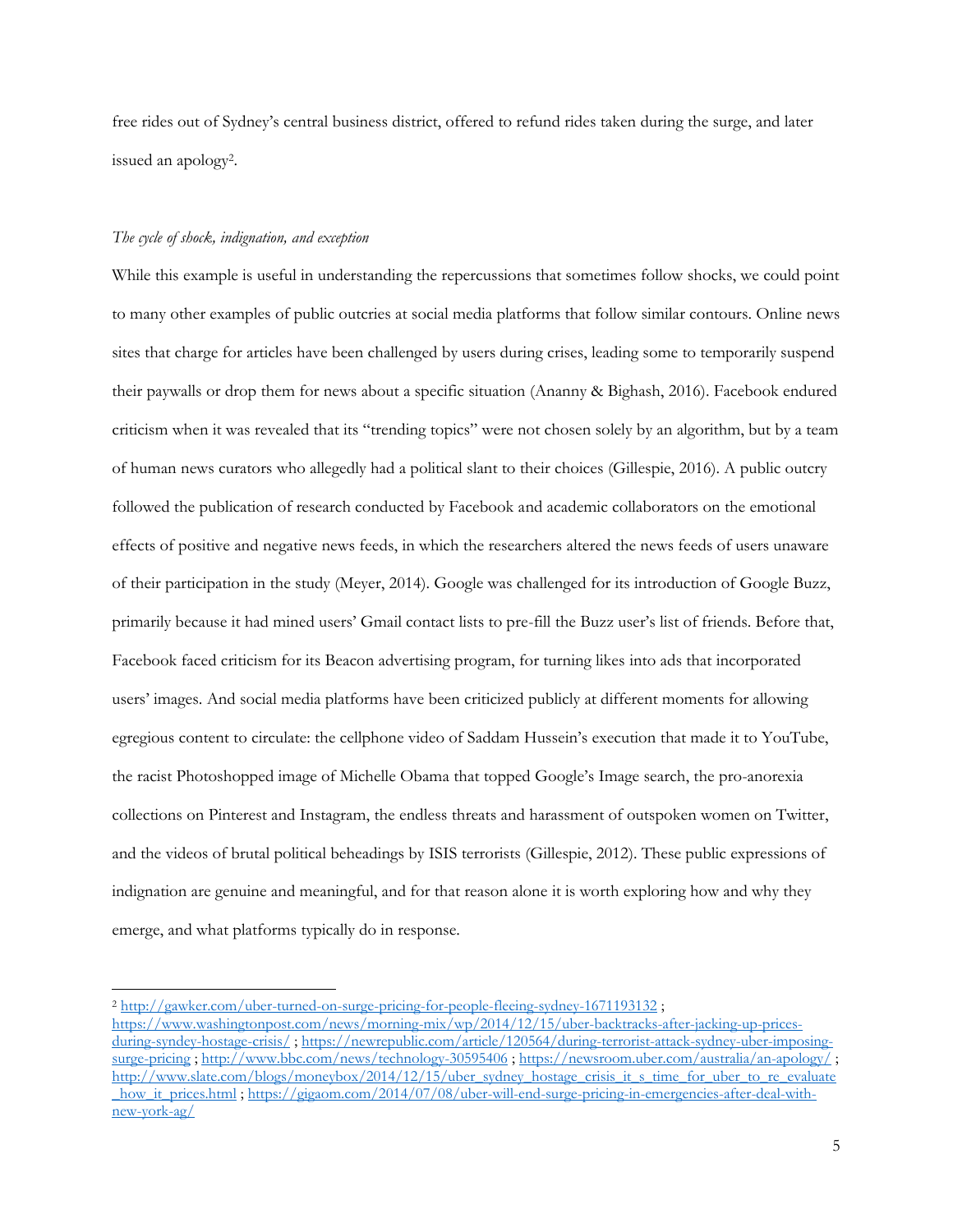In nearly all cases, some incident provides a shock to which the public responses. Some shocks are exogenous to the platform: an act of violence or natural disaster. In others, it is something that happens or appears on the platform that is particularly egregious: a beheading video or pro-anorexia posts. It may be a single piece of content or a whole genre, a single threat or a wave of harassment. Or, a press exposé can reveal something about the workings of the platform unknown to users: human involvement in what appeared to be decision made by software, research manipulations made without user consent, a design decision with deleterious effects. In each, the shock is not only an incident around which public indignation can coalesce, it is in some way an inversion of "how things work," at least as most users understand them. The shock gives lie to the promises made, or renders visible something unacceptable about the current workings of the platform.

Some shocks are followed by a public outcry, which often takes the form of some general expression of outrage and criticism. Public outcry is in some cases articulated by the press first, on behalf of users presumably harmed or exploited in some way. In other cases, the expression of indignation comes first from an aggrieved community, who then may engage in some of the tactics traditionally involved in social movements: seeking more visible venues for the expression of that outrage, expressing it in terms that implicate users beyond the aggrieved group, and delivering that outrage to the platform itself.

To the extent that the concern is noticed and taken to be relevant to more than just the aggrieved parties, this expression of indignation may be picked up by the tech press, and sometimes by the broader news outlets. Commentators may quickly jump in with "hot takes" on the issue, using the specific incident to level a broader critique at the platform itself, the company behind it, or social media as a whole. (Often these hot takes are less a response to the incident at, as much as a broad point someone was already eager to make, readied in wait for an incident to hang it on.)

These public outcries may include calls for change, in either specific or general terms. Sometimes such outcries stop there: there is often no organized response, or what does emerge the platform can defuse with a quick public apology. Some of these incidents were followed by substantive changes in design or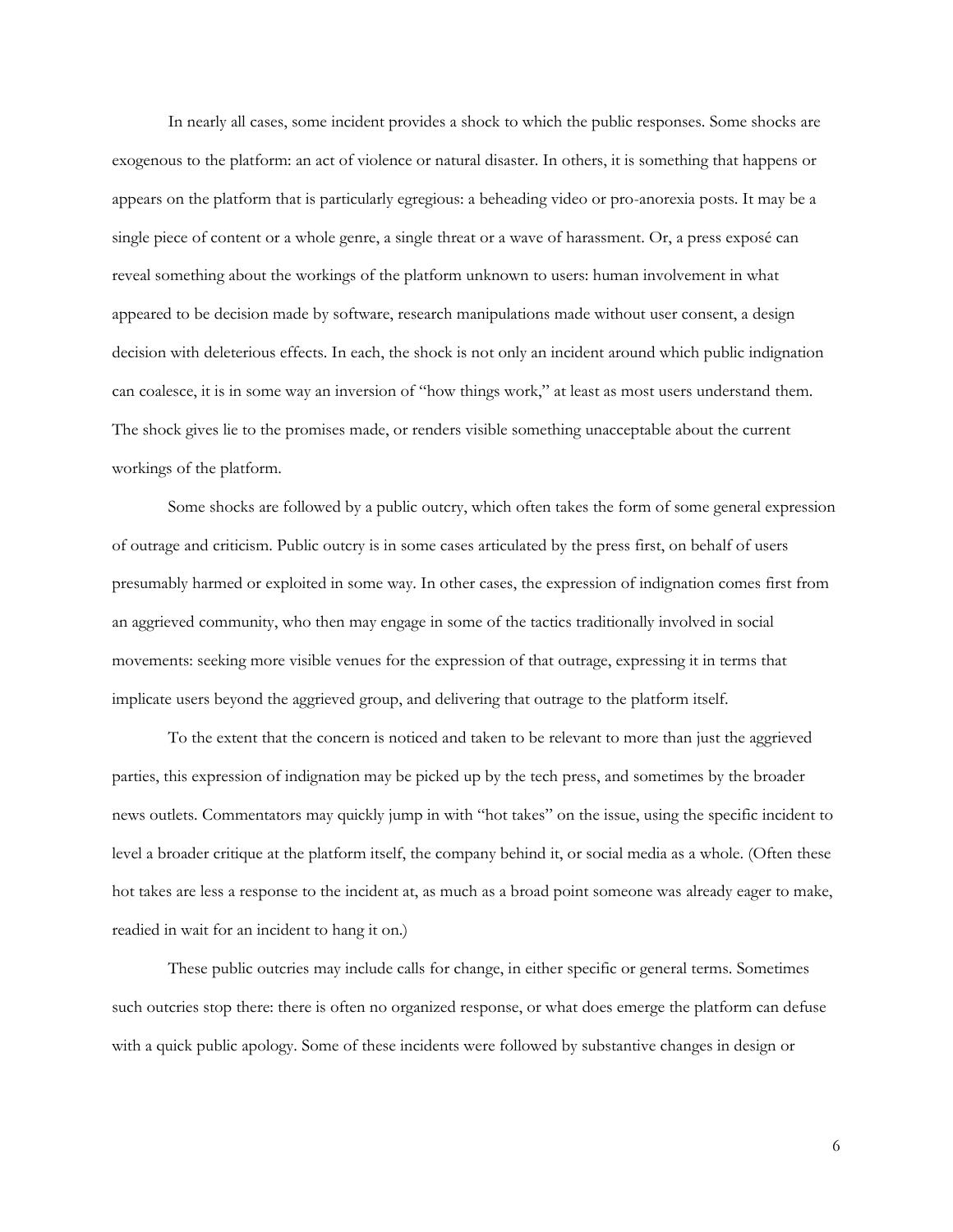policy. If critics press on the platform hard enough, and publicly enough, they may call forth from the platform some kind of reversal or exception to business-as-usual.

### *Expressions of a moral economy*

Following E.P. Thompson's (1971) guidance, it is important to note that these public outcries, while limited in some ways, are not merely unbridled outrage or mindless expressions of the crowd. They are expressions of a moral economy, if not always fully formed, in which the mundane workings of market actors are challenged on terms other than that of the market. Critics will grasp for justifications and frameworks that can hold platforms to a standard other than service and profit. To the extent that the shock provides an inversion of the mundane, this can support this reach for moral categories. Emergencies are traditional justifications for a break in the status quo; concerns about discrimination and equity can stand against the unfettered working of the market; terrorism justifies concern and intervention even if it curtails the choices of corporations or individuals to some degree; concerns for children introduce a protectionist framework that can supersede the quest for the bottom line. Such moral language is meant to counter the compelling ideologies that so often support business-as-usual: the importance of unfettered innovation, the impartiality of platforms and their computational inner workings; the ethos and ambition of Silicon Valley.

What was at issue in this case was a platform continuing to charge for or profit from its service, under extraordinary conditions where users felt it was ethically reprehensible to do so. In crises, the danger of the emergency or the human need in its wake appeared to users to call for the suspension of normal workings of commerce. When users express outrage that Uber's pricing algorithm automatically and dramatically surged in response to the sudden demand during the bombing in Sydney, their concern amounted to a "yes, under normal circumstances you can set prices based on demand, but during a life threatening emergency, a very different standard of behavior applies." Platforms are not immune to the expectation that, at certain moments of great human need or inequity, the moral economy outweighs the commercial one. A for-pay transportation service is, in that moment, something else: part of a public infrastructure that should privilege getting people to safety over profit.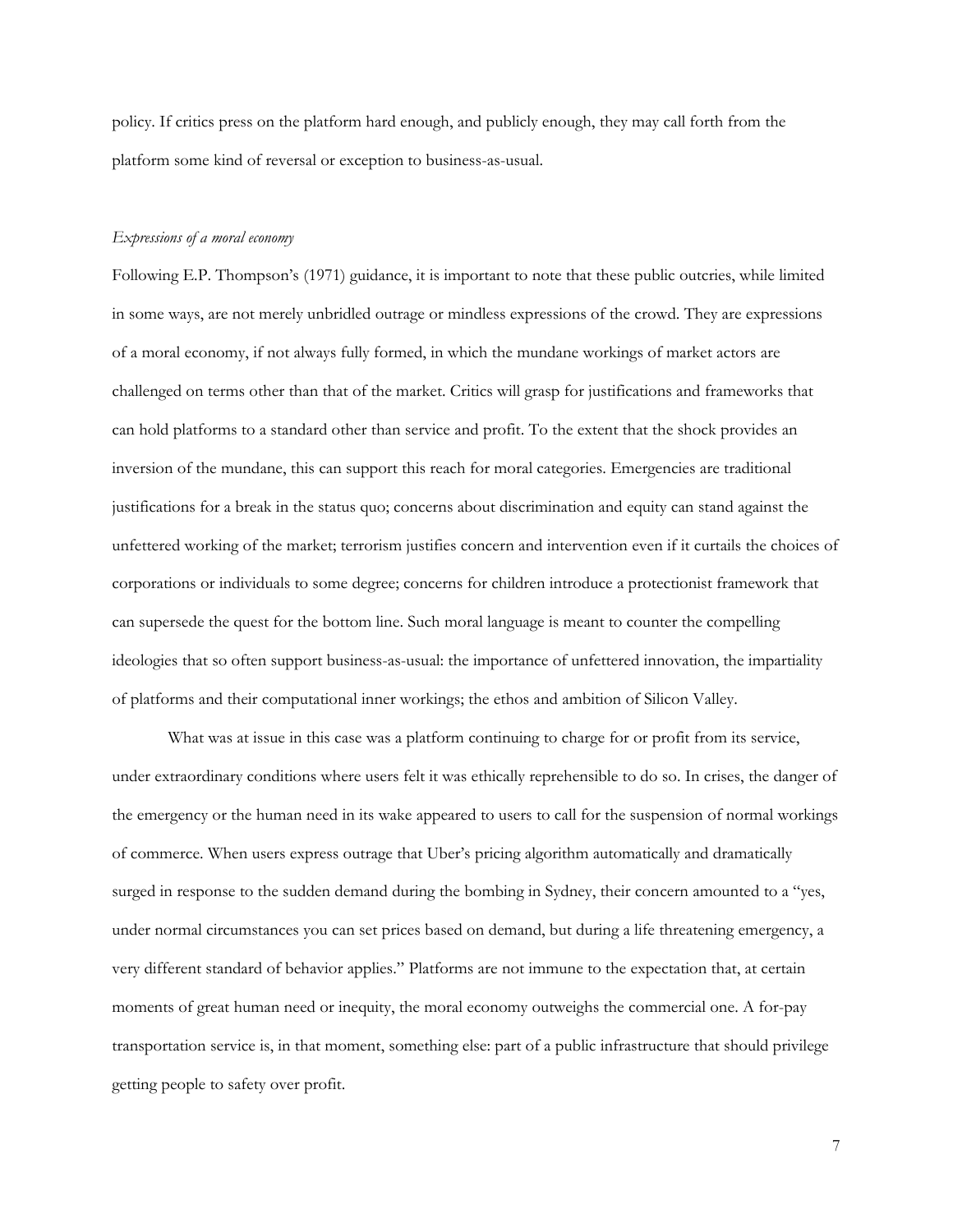In this sense, these public outcries about social media platforms are not so different than traditional forms of consumer criticism and activism against other service providers, brands, and media outlets. But traditional consumer boycotts have generally challenged product manufacturers and broadcasters (Friedman, 1999; Gabriel & Yang, 2015, p. 170-192); these tactics may be badly mismatched when it comes to platforms, to the extent that they are infrastructural.

Whether or not such expressions of dismay are effective or not, they do function as a diagnostic: they reveal both the nature of the compact between platform and users (market efficiency, a fair price; a bounty of relevant information or social opportunity, provided by a neutral channel or conduit); and the limits to those compacts (the outrage of taking advantage of customers while they're down; the bounds of morality and taste around what platforms can and cannot circulate).

## **The limits of governance by shock**

Public outcries, by themselves, are structurally limited in ways that make them unfit as mechanisms of sustained governance. They tend to be platform specific, even if the concern might be easily identified elsewhere. They tend to be focused on a specific incident, when the same kind of incident might happen at other times and in other guises. They tend to be vaguely defined, and often "stand in for more generalized complaints about the state of the world" (Levy, 2016). And they tend to be momentary, growing quickly with attention and ire but subsiding just as quickly, after the platform responds or the attention of critics or the press are drawn elsewhere. For all of these reasons, it is difficult to sustain the indignation, difficult to sustain the memory of it as foundation for the next shock. In fact, it is possible that these public expressions of indignation serve as a kind of release valve for frustration, puncturing and deflating simmering concerns and making it harder to garner public support for more sustained kinds of interventions.

This may be true of public outcries about all manner of consumer goods or services. But platforms, by their nature, add additional limitations. Because users' experiences with platforms can be personalized, tailored, and specific to their social network, it can be extremely difficult to get a sense of the scope of the problem or generate a palpable sense of solidarity. For distributed networks, it can be difficult to assess how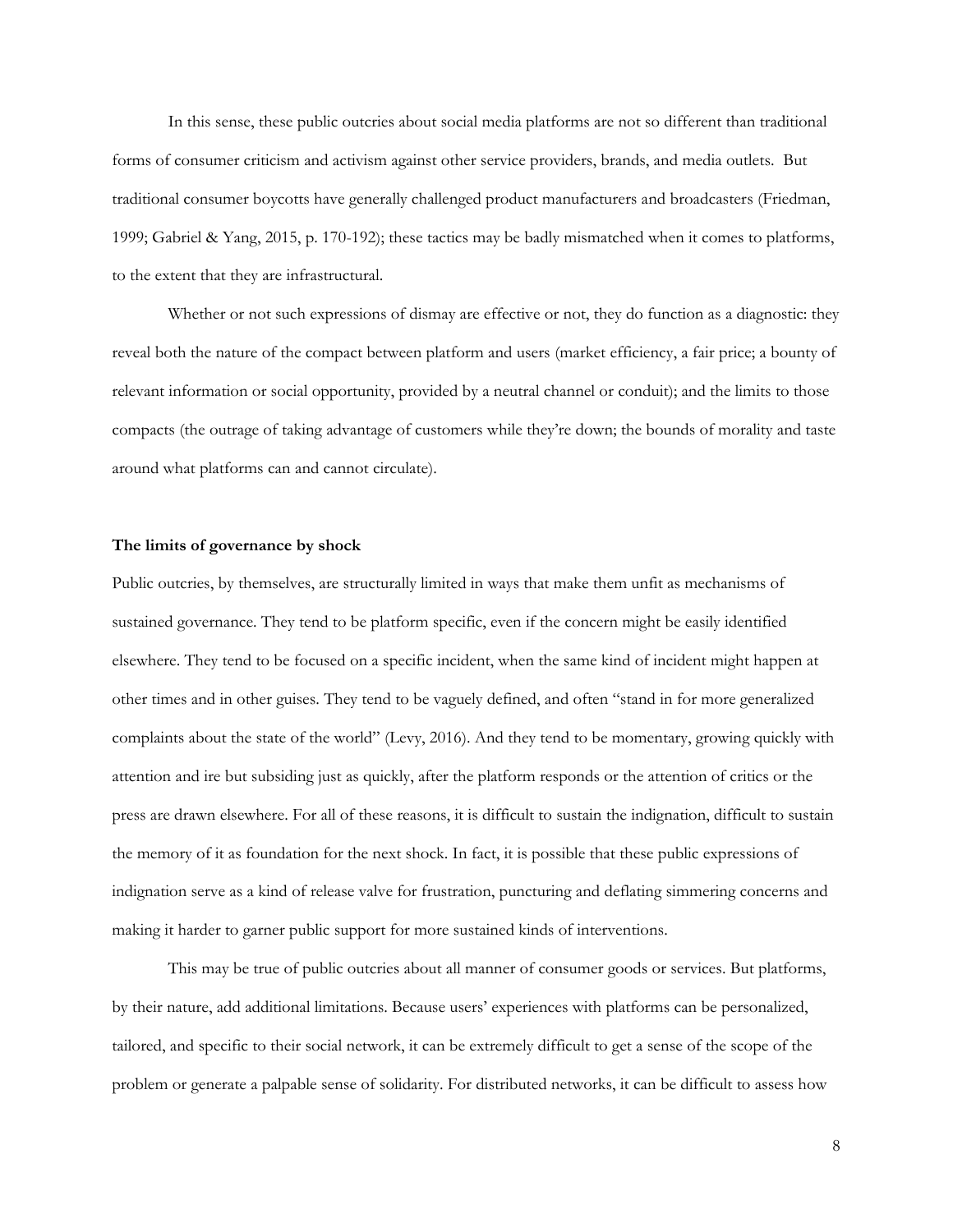unfair a practice is, how widespread a violation is, and what norm to compare it to. This may be why attention from the press or an outspoken critic can be effective here, where public outrage can coalesce around a single incident that stands in for a broader violation. Platforms are opaque in a number of ways through veils of corporate secrecy and the obscurity of algorithmic systems to non-experts - making it difficult to investigate a practice or validate a complaint.

#### *Public indignation can be countered*

Further, commercial stakeholders, especially the more established and seasoned, have a wide array of tools for responding to and mitigating public outcry. The entire strategic repertoire offered by the field of 'crisis communication' can be brought to bear – or companies can hire crisis consultants directly. Managing public indignation can include playing down the incident in order to dissipate the shock; reframing the situation in terms that downplay the harm or shift the responsibility; making public apologies and taking responsibility for the problem; making charitable donations or other contributions to a relevant cause; promising to better anticipate similar circumstances in the future; partnering with respected third party organizations to demonstrate a commitment to addressing the issue; and making symbolic gestures to help curry public favor.

In other cases, platforms will respond with self-styled, voluntary changes. Take AirBnB's moves in the wake of Hurricane Sandy. In the aftermath of the storm, some AirBnB users began offering up their properties through the platform at no cost, in order to accommodate those displaced by the storm. Over 1400 users made their properties available for free, and prodded AirBnB to forego their automatically imposed fees on free "rentals," which they quickly did. Not long after Hurricane Sandy, AirBnB partnered with the Red Cross and introduced a disaster response feature that would identify cities facing similar crises, and help the displaced find AirBnB users willing to offer up their homes and apartments. Facebook iterates on its content moderation process and publicly promises to align with state calls for limiting radicalizing speech.

In these responses, platform owners try to ameliorate shocks by disavowing and distancing themselves from a shock's source (terrorist attacks, natural disasters, and radicalizing cultures are exogenous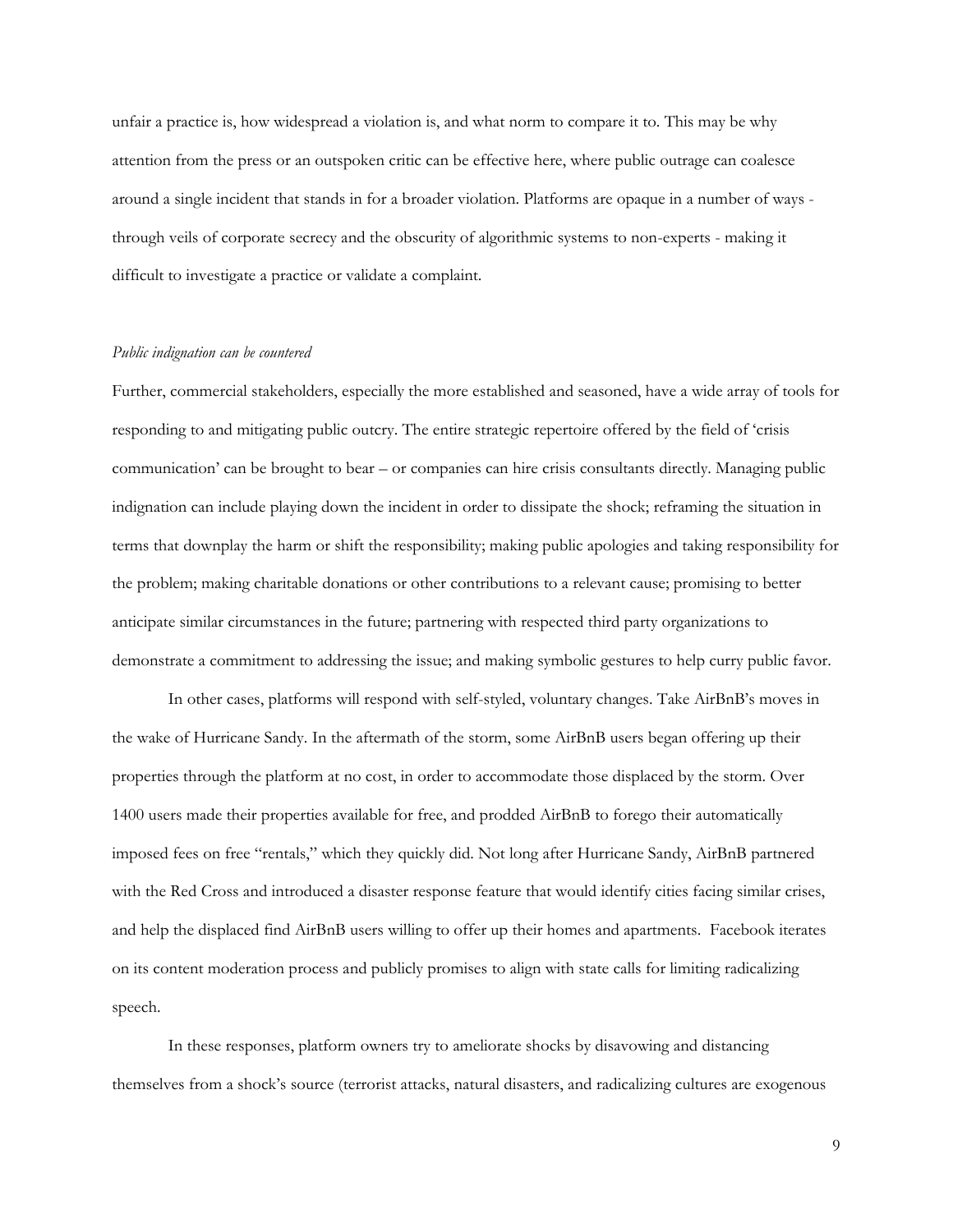factors) acknowledging that some people *see* their products and services as public goods during shocks, promising to do iterate and do better, and self-initiating platform design changes and policy updates mean to both acknowledge and bracket the platform's responsibility for a shock.

When such responses fall flat, it is often because people reject the boundaries platforms have drawn between what is inside or outside of their domain of responsibility. In some cases the shock reveals a contested understanding of public goods: the more Uber's infrastructure becomes intertwined with public transportation systems (e.g., several cities are beginning to contract parts of their services with Uber<sup>3</sup>, and Uber recently recommended that its Los Angeles customers take public transit to bypass a traffic jam before ordering a car through its service, a recommendation that Los Angeles Metro shared with its riders<sup>4</sup>) the harder it is to tease apart when it adds to or alleviates pressure on public transit systems. Finally, self-styled voluntary responses may be seen as insufficient because they may be seen as misunderstandings of a shock's public significance or duration. After the Orlando shooting, Uber offered free rides to LGBT neighborhoods, but in the wake of the Dallas shootings, Uber instituted a "virtual moment of silence" (not free rides to neighborhoods with high incidences of gun violence) – why were the responses to these shocks different, and what do such differences say about Uber's understanding not only of their role in urban transportation, but their relationship to these shocks' larger attendant issues of police brutality, urban safety and security, and racial injustice? During the floods in Louisiana, AirBnB indeed followed its own disaster response program<sup>5</sup> and offered fee-free bookings – but, as of September 1st, 2016, it only did so between August 14<sup>th</sup> and September 11<sup>th</sup>, 2016<sup>6</sup>. Why this time period and this anticipated end date? What do such time brackets reveal about how AirBnB's defines a housing disaster and understands its role as a quasi-public housing provider? The claim here is not a normative one—that Uber should drop its surge pricing at other times or that AirBnB should extend its no-fee period—but an empirical one: what do Uber's and AirBnB's

<sup>3</sup> <http://www.citylab.com/commute/2016/08/centennial-lyft-transit-partnership/495080/>

<sup>4</sup> <https://twitter.com/metrolosangeles/status/769693167234850818/photo/1>

<sup>5</sup> [http://blog.airbnb.com/a-new-helping-hand-for-our-disaster-response](http://blog.airbnb.com/a-new-helping-hand-for-our-disaster-response-program/?_ga=1.260365257.575389448.1471967943)[program/?\\_ga=1.260365257.575389448.1471967943](http://blog.airbnb.com/a-new-helping-hand-for-our-disaster-response-program/?_ga=1.260365257.575389448.1471967943)

 $6$  [https://www.airbnb.com/disaster/louisianaflooding?af=14383374&c=tw\\_ie\\_ahlp\\_cxs](https://www.airbnb.com/disaster/louisianaflooding?af=14383374&c=tw_ie_ahlp_cxs)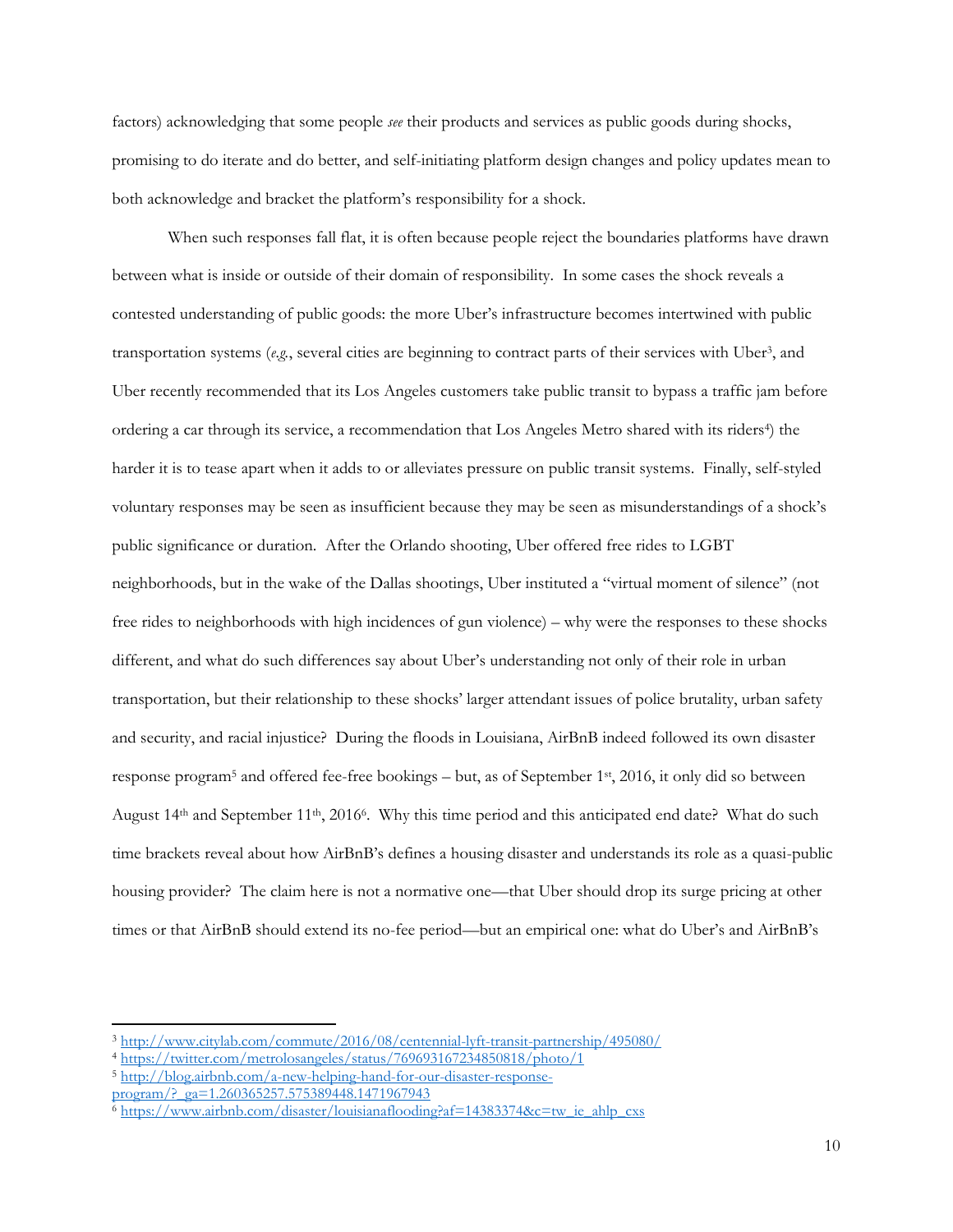responses to different shocks reveal about *how* they understand public issues, and their platforms' relationships to them?<sup>7</sup>

(In additional to these more traditional responses, there is another, emerging one that is particularly available to algorithmic platforms. Take, for example, the controversy when Google's new facial recognition tool incorrectly labelled black faces as gorillas. In addition to the mea culpas, Google noted that after a week, the problem had been fixed – not because they had corrected the specific problem, but because the machine learning algorithm was improving. In fact, they treated the criticism as input. Platforms that provide ongoing, algorithmic services may attempt to train users to treat their services as works-in-progress – "permanently beta," in Neff and Stark's (2004) terms – not only as a way to entice users with the promise of improvements, but as a way to defuse public criticism when they go awry.)

## *Soft governance is soft*

 $\overline{\phantom{a}}$ 

In the cases of Uber's pricing surge, public outcry was followed by a regulatory response. On the surface, this is heartening, suggesting that regulatory agencies are (sometimes) responsive to concerns emerging first from consumers. Still, especially in the U.S., regulatory imposition over platforms and other information intermediaries shies away from legal restriction or obligation, preferring instead these kinds of softer forms of governance. New York's Attorney General, in his announcement about Uber's surge pricing, called it "cooperation":

Just because a company has an app instead of a storefront doesn't mean consumer protection laws don't apply. The cold shoulder that regulators like me get from selfproclaimed cyberlibertarians deprives us of powerful partners in protecting the public interest online. While this may shield companies in the short run, authorities will ultimately be forced to use the blunt tools of traditional law enforcement. Cooperation is a better path.<sup>8</sup>

But another way to put it is that such forms of governance are soft: often voluntary, typically unfunded, and usually without clear consequences if they are violated or ignored. With soft governance, there are often few

<sup>7</sup> See Rogers (2015) for a discussion of the "social costs of Uber" and Rosenblat & Stark (2015) for a study of Uber driver labor in relation to the platform's algorithmic controls.

<sup>8</sup> *NY AG Eric Schneiderman, "Taming the Digital Wild West" NY Times, April 22, 2014*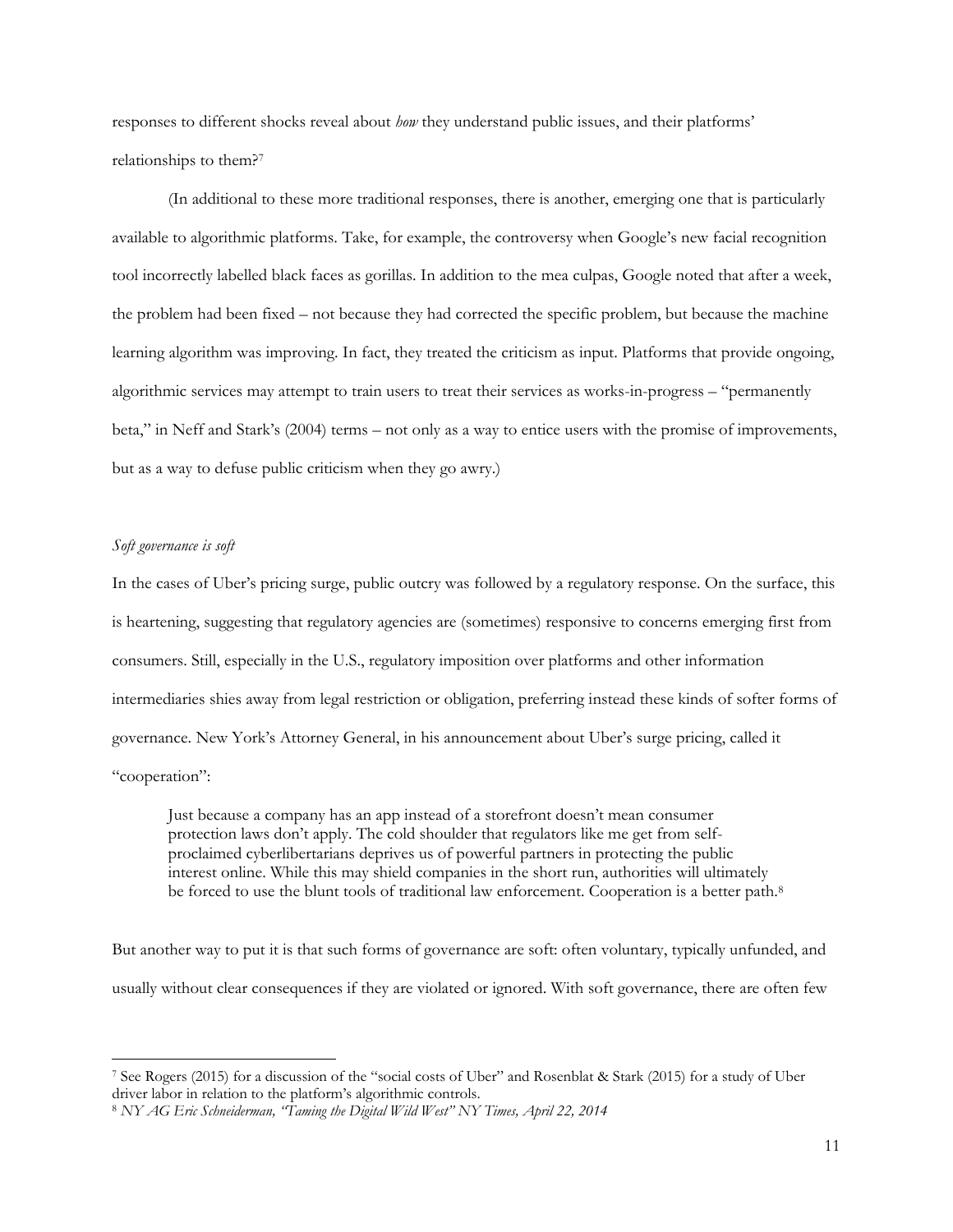mechanisms in place to ensure that such efforts will persist and improve over time. Sometimes such interventions are more symbolic than anything else: symbolic in terms of its effect on the platforms, calling them out publicly and asserting their general sense of obligation, and/or symbolic in terms of the regulatory agency, scoring political points in the process. In the case of Uber's surge pricing, Schneiderman's efforts seemed to elicit not only a real cap on surge pricing in New York, but spurred Uber to extend the policy across the U.S. But it is based on an arcane logic, and one that does not echo the laws in place about price gouging, which suggests that it was produced in "collaboration" with Uber – and might very well be the outcome of some careful analysis on Uber's part, to be as minimally invasive to their bottom line. (For example, they almost certainly analyzed the fluctuations of surge prices in the past, to pinpoint a cap that would in fact allow most surges to continue to occur, while getting to demonstrate its concern / penance by agreeing to a limit that would rarely come into play.)

## *Exceptions don't change much*

In many cases, the end result of this cycle of public indignation and soft governance is for the platform to make an exception, something that breaks from business-as-usual under specific, extenuating circumstances, driven by a competing principle that is not directly financial – more ethical, legal, or altruistic, though perhaps doing so can be seen as financially savvy in the longer term. Such exceptions may have beneficial consequences, and can help highlight where a moral imperative supersedes business-as-usual.

It is worth noting, however, that exceptions are very different than changing the terms of the compact itself. They are limited to specific conditions or circumstances, they are often built on the platform's terms, and they can be quietly undone in the future. Moreover, while "the exception proves the rule" is a familiar bromide, there may be truth to the idea that exceptions end up legitimating the very rule they are attenuating. The argument that Uber should cap its surge pricing in moments of crisis takes for granted, even asserts, that surge pricing is acceptable under more "normal" circumstances. Narrowing the debate to whether this pricing algorithm is a form of exploitation of those in desperate need closes any discussion of whether it is exploitation in and of itself.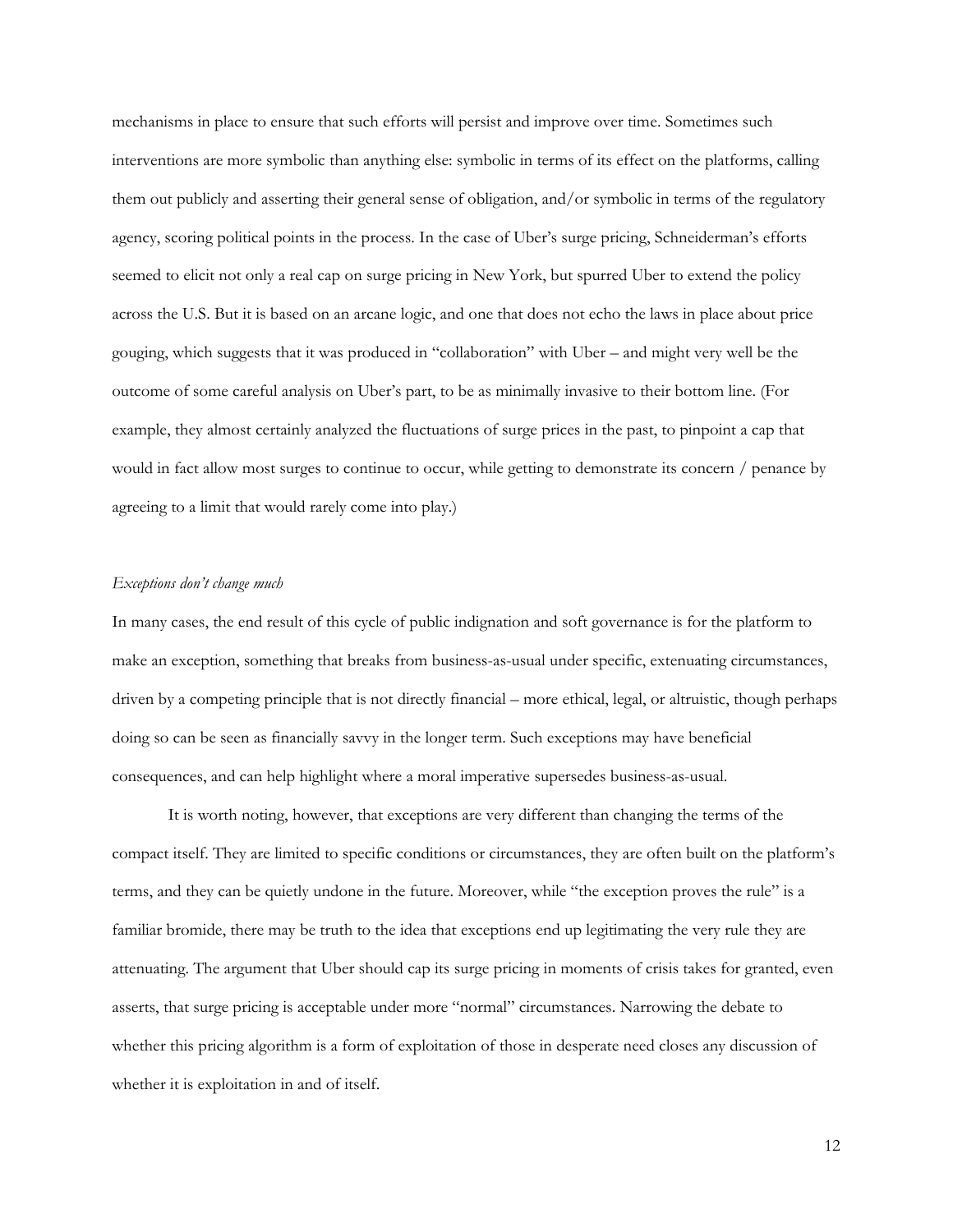In fact, it may be naïve or misleading to think about social media platforms, or any major commercial interest, as if they had a singular and consistent "business-as-usual" mode and then made "exception" in response to specific shocks and criticisms. This may in fact be the way corporations perform themselves to the public. The apparent stability and progress of a platform are important myths to preserve, both for users who expect the same service today as they used yesterday, and for investors and financial partners who want a safe bet going forward. In fact, a social media platform is constantly in flux: its user base is changing, and users are changing what they're doing with the platform; the platform is being redesigned and tweaked, both in the interface and in the back end; the company's business aims and financial pressures regularly shift; they face multiple fronts of legal obligation and risk, all of which are being managed and fought over simultaneously, or anticipated and prepared for. Even the investments, partnerships, even the population of employees change – just as the human body changes its entire population of cells in the course of a few years, the platform is not the same, given enough time. And like the human body, it nevertheless seems to appear the same and functions the same, despite this constant change.

Part of this change is a homeostatic interplay with their users, the public more broadly, and the press and regulators as organs of the public. Social media platforms of a certain scale and popularity endure a low hum of outrage all the time from irritated users. As platforms navigate this fluctuating space of expectations, responses from users are sought and avoided, reactions are anticipated and weathered, indignation is listened for and addressed. So what appears as an external shock or a public outcry of indignation is in fact only the one that was too dramatic or too unexpected to have been anticipated in advance. Exceptions are only the visible tip of a deep iceberg of ongoing interventions and adjustments platforms must make.

The kind of exceptions and concessions that platforms make in response to public outcry and soft governance efforts such as these also create a new set of challenges for the platform. Once an exception is introduced, when does it apply? Which circumstances are sufficient to warrant switching from business-asusual to crisis mode where the regular rules of business do not apply? If Uber's pricing limit only applies during "abnormal disruptions," who determines when those pertain? How abnormal must a disruption be? This problem of when exceptions apply can become a further public liability for platforms. Exceptions can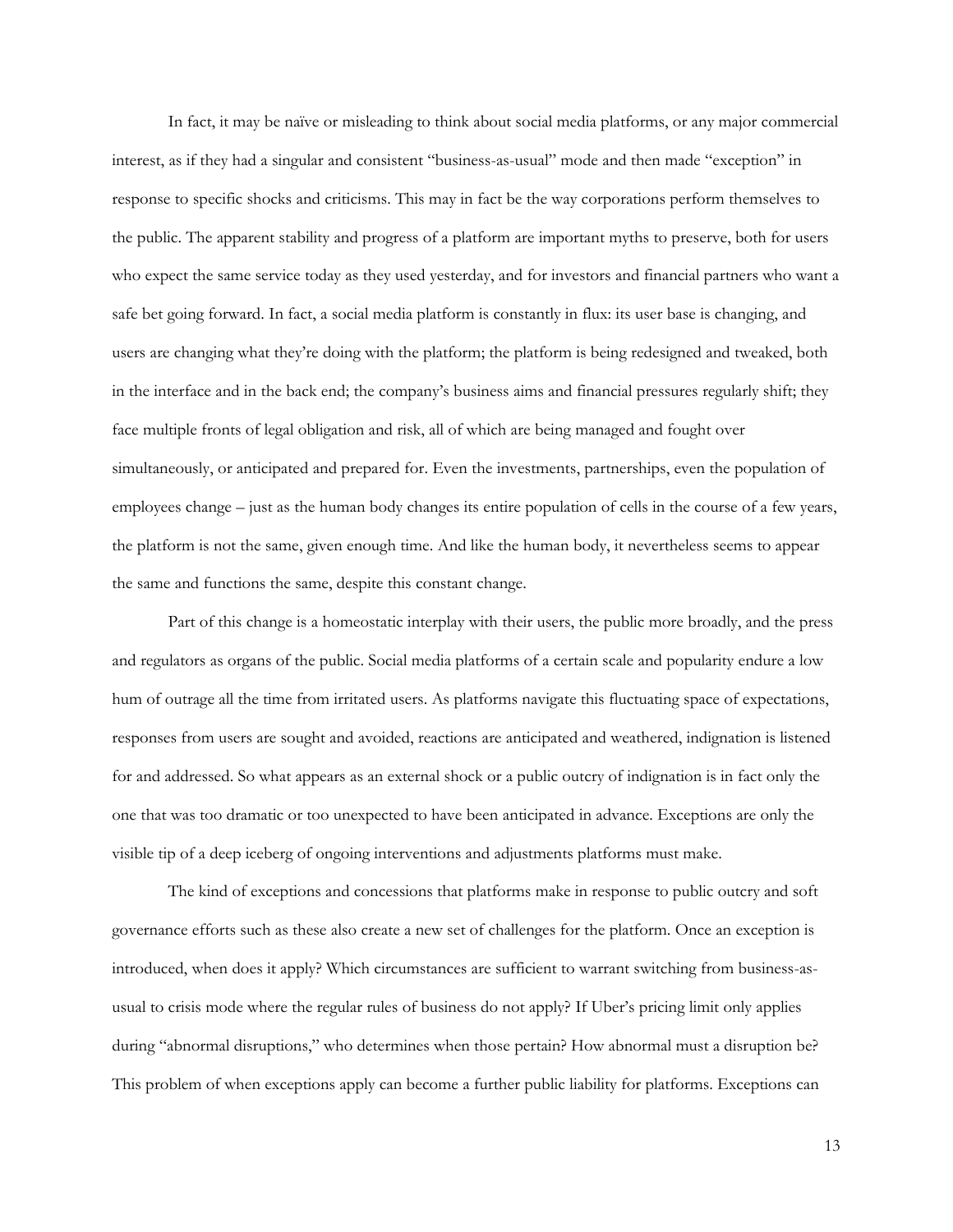have a fractal quality, where identifying exceptional circumstances creates a cascade of smaller decisions, each one of which can be mismanaged.

In cases like these, there is a strong impulse for platforms to seek a third party to make the determination for them. Uber faced this question not long after the surge pricing cap was put into place, when a blizzard threatened New York. Did the blizzard qualify as an "abnormal disruption"? Uber's answer was that they would only trigger the pricing cap if New York declared a state of emergency. In this case, this was a strategically savvy way to offload the determination, though this would not apply to all kinds of disruptions. And it is possible that, as public criticism moves its way down the fractal, it may dissipate and defuse the indignation that fueled the exception in the first place.

#### **Public constraints on private providers**

While public outcries can help shine a light back on platforms and the implicit assumptions on which they are based, they are hardly a sufficient mechanism of governance, especially for platforms that have become so 'infrastructural.' Particularly in the United States, public outcries seem instead fill the void left by our lack of systemic analysis or oversight of social media platforms, and may inadvertently help this lack of governance to persist.

To be sure, the questions of how to hold market-driven private entities publicly accountable is not new (Stone, 1982). As Gasser and Schulz (2015) note, such interventions generally represent one of three aims: enabling, levelling, and constraining. Most U.S. regulation of private entities is enabling, motivated by a desire to ensure that markets themselves are efficient and fair, or that a fledgling industry can prosper, advancing a liberal notion of autonomy in which individuals are free to pursue interests and take actions (McMillan, 2002; Satz, 2010, p. 26-31). Some is levelling, when lawmakers must balance the rights of competing private interests. Only some represent the third aim, constraining, to protect the public from economic harm or exploitation, to account for extreme circumstances in which the regular practices of market actors turn problematic, or to protect an important public interest beyond the market itself. These include the imposition of minimum standards across a set of private actors, such as ADA requirements about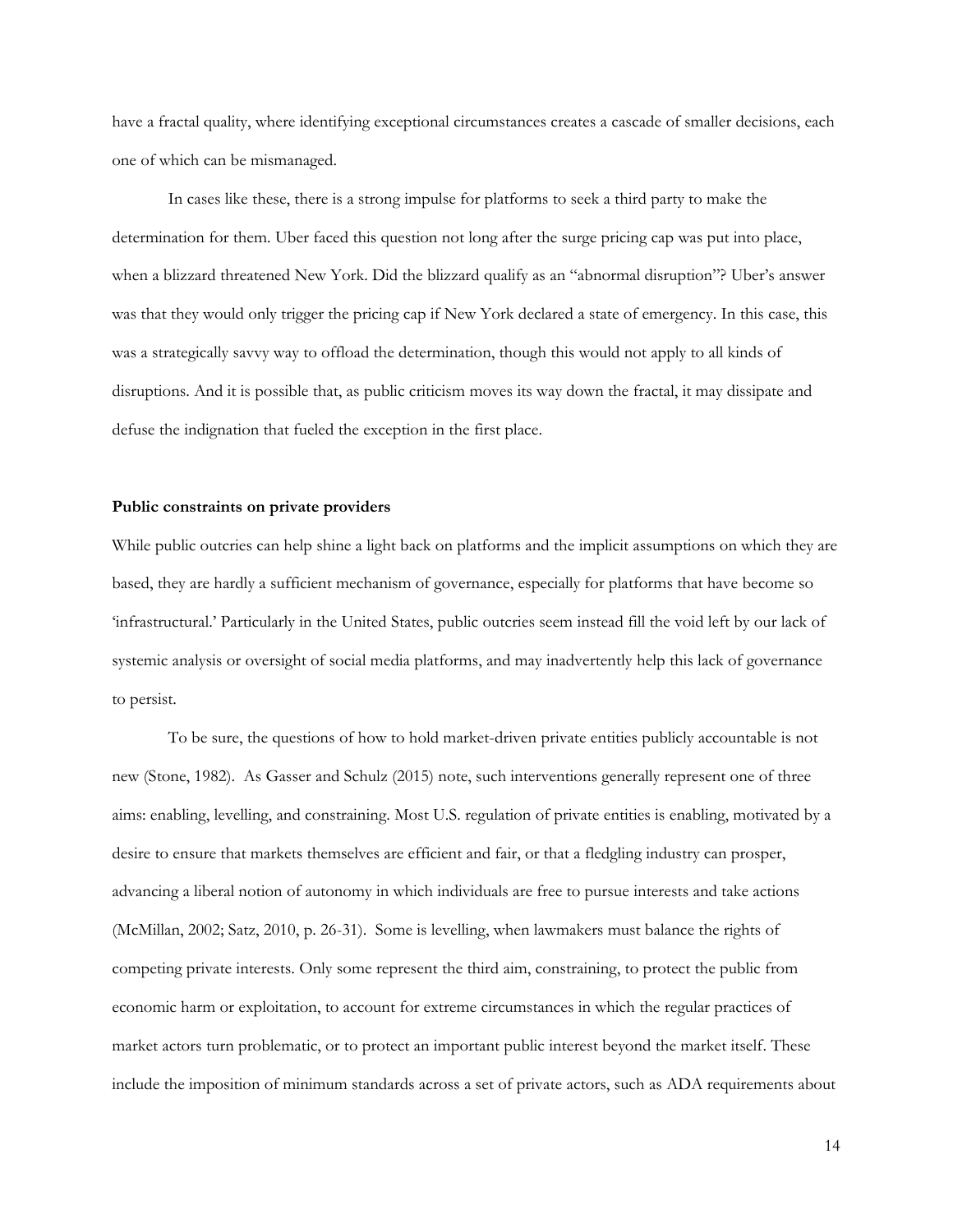access to commercial services, or requirements of food inspection; and penalties for the secondary effects of private actors, such as consequences for toxic dumping or air pollution. And some address those moments when private actors must be regulated or restructured because they have become, by scale or circumstances, akin to quasi-public or quasi-essential services.

In her book *Why Some Things Should Not Be For Sale*, Satz (2010) argues that some markets are not simply failures but fundamentally immoral, or "noxious." Distinct from concerns about property, information asymmetry, trust, or monopoly, she finds that some markets—*e.g.*, child labor, human organs, some forms of sex work—are ethically unacceptable, either because the participants lack the information they need to participate or are vulnerable to exploitation, or because the market produces outcomes that are harmful to the individuals involved or to society more generally (p. 9). For Satz, the public interest in private regulation is motivated not by market inefficiencies, private monopolies of public goods, the appearance of private places as public spaces, but by a finding that "many—if not all—noxious markets threaten democracy" because they fundamentally limit "who we are, what we care about, what we can do and the kind of society that we can achieve." (p. 10)

For example, many U.S. urban fire departments in the  $19<sup>th</sup>$  and early  $20<sup>th</sup>$ -century were actually privately owned, and responded only to incidents involving dues-paying members; recognizing fire's ignorance of property rights, these private fire departments were eventually regulated as, or replaced with, public fire departments responsible for entire districts (Tebeau, 2012). Even though conEdison is the dominant privately owned, publicly traded utility company in Massachusetts, the Commonwealth protects people's access to gas and electricity by legislating that "No gas or electric company shall between November 15th and March 15th shut off gas or electric service to any residential customer who cannot pay an overdue charge because of financial hardship."<sup>9</sup> And a Texas court recently ruled that even though Corrections Corporation of America (CCA) is a privately owned company, journalists working for the Prison Legal News had a right to access its internal documents because, as an administrator of *prisons*, CCA "is a governmental

<sup>9</sup> <https://malegislature.gov/Laws/GeneralLaws/PartI/TitleXXII/Chapter164/Section124f>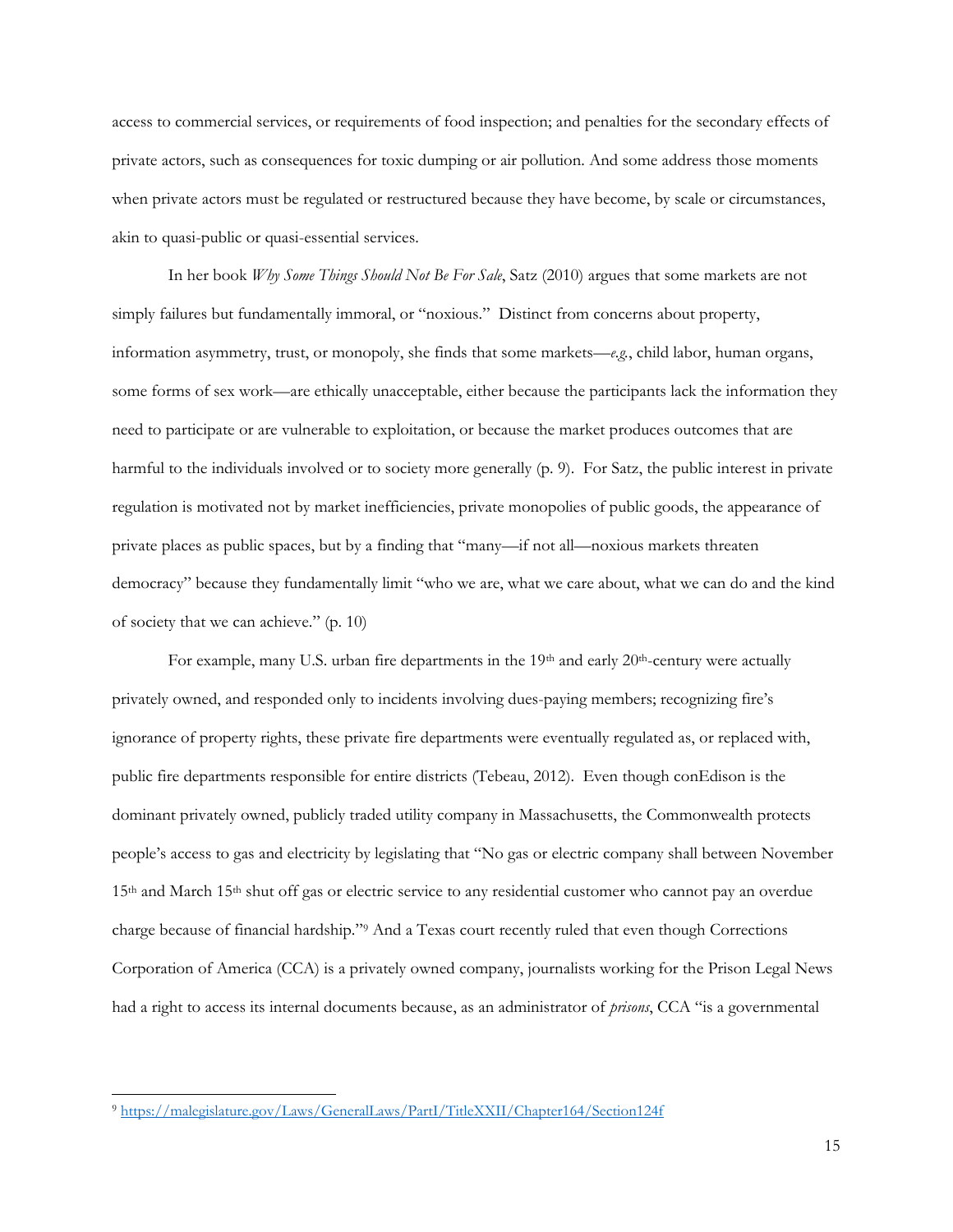body for purposes of the Texas Public Information Act."<sup>10</sup> Sparking an ongoing debate about the legality of eminent domain and public taking of private land, in *Berman v Parker* (1954), the Supreme Court of the United States (SCOTUS) upheld the District of Columbia Redevelopment Land Agency's seizure of private property it defined as "blighted" and planned to redevelop in the public interest.

These kinds of public considerations can apply not only to essential services but also the availability of information and the right to free expression and association, even in private spaces: In *Marsh v Alabama* (1946), the SCOTUS found that, even though a single company owned an *entire* town, residents still had a right to free expression because privately owned sidewalks acted as public spaces and there were no effective alternatives (cf. *Lloyd Corp v Tanner* [1972]). In *Pruneyard Shopping Center v Robins* (1980), the SCOTUS ruled that California residents' right to free expression in shopping malls was not considered a "taking" of private property (Cohen, 1996; Epstein, 1997). Both cases found that the appearance, usage, and the availability of alternative spaces were the primacy concerns, not simply private ownership.

For some, the way to justify regulation that hold platforms publicly accountable is to see them as akin to the infrastructures creating the conditions under which public discourse circulates (Balkin, 2013; boyd, 2010). Critics of algorithmically personalized platforms stress the damage such narrowing can do to the equality and diversity often expected from public systems (Pariser, 2011), the danger of proprietary algorithms sequestering audiences and preventing them from seeing public issues (Napoli, 2015; Tufekci, 2014), and call for algorithmic transparency as a mechanism for public accountability (Diakopoulos, 2016). Others argue for an entirely new "public service media sector that addresses the forms of public failure that have led to reliance on Google" and other technological platforms (Andrejevic, 2013, p. 131). Although many social media platforms counter that they are simply market actors, and that dissatisfied platform users can always opt out and choose not to use their service, the increasingly infrastructural nature of social media platforms makes it difficult for people to leave them (Baumer et al, 2013; Portwood-Stacer, 2013).

But as infrastructural as platforms can be, they are not infrastructures, at least not in the traditional sense, or in regulatory terms. Platform users are simultaneously commodified customers, captive audiences,

<sup>10</sup> <http://www.courthousenews.com/2014/03/20/PLNvCCA.pdf>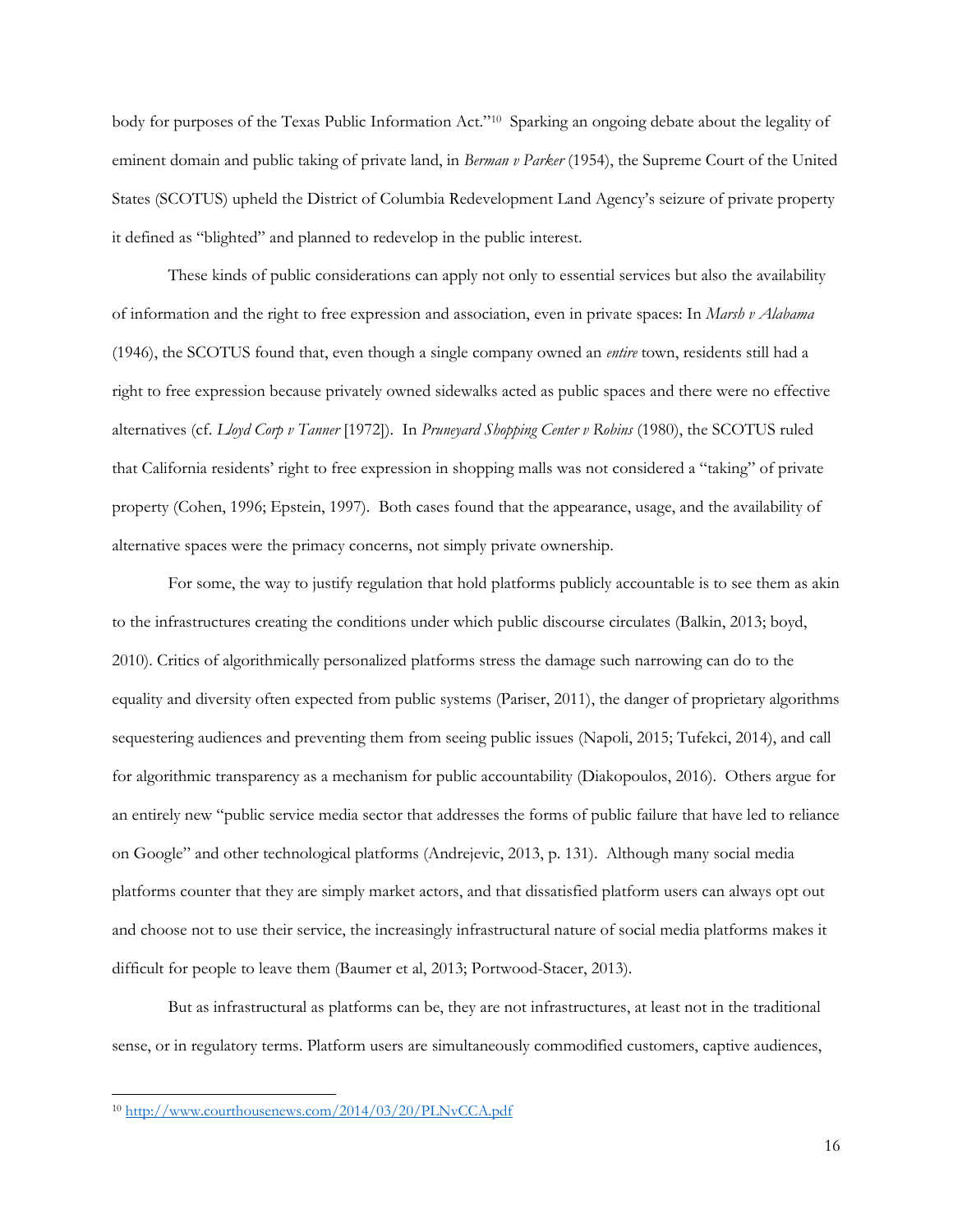and workers essential to maintaining the product. This curious puzzle—a private product sustained only by customers-as-products who find it costly to leave and whose presence the product depends upon—suggests the need for a new repertoire of governance strategies that sees platforms as something other than simply market actors, privately owned public utilities, failed exchanges, or noxious markets.

## **Identifying the "Platform Nexus"**

Urban public policy offers a way to think about platform shocks that does not yet seem to be part of the discourse on platform governance: seeing shocks and responses to them in terms of a "nexus" between platforms' private actions and their public responsibilities. Instead of telling people to opt-out, accepting companies' self-styled framing of public issues, or waiting for shocks to accumulate into legislation, the concept of "nexus"—a technical term and set of methodologies developed by urban planners—can attend to shocks as subtle and specific indications of platforms' public relevance.

Urban planning in the United States has a history of developing such methods. In the face of a constitutional principle—the 5th Amendment's "takings" clause that prohibits "private property be taken for public use, without just compensation"—urban planners, activists, and landowners gradually collaborated to develop the concept of "blight": a specific, technical term affirmed by SCOTUS in 1952 and designed to describe scarce, privately owned, economically depressed, physically dilapidated urban areas whose continued neglect was "dangerous to the future of the city." This danger required the "condemnation of blighted properties and the transfer of this real estate to developers who would use it more productively." (Pritchett, 2003, p. 3)

While the concept's history is deeply problematic and serves as evidence of how urban environmental policies can encode structural racism—the concept was often "used to justify the removal of blacks and other minorities from certain parts of the city" (Pritchett, 2003, p. 6)—our interest is in its origins as an interdisciplinary concept. The *field* of urban planning—an interdisciplinary domain spanning professional technicians, private landowners, community activists, government regulators—has created, applied, critiqued, resisted, and refined the *idea* of blight across multiple eras and contexts. It does not have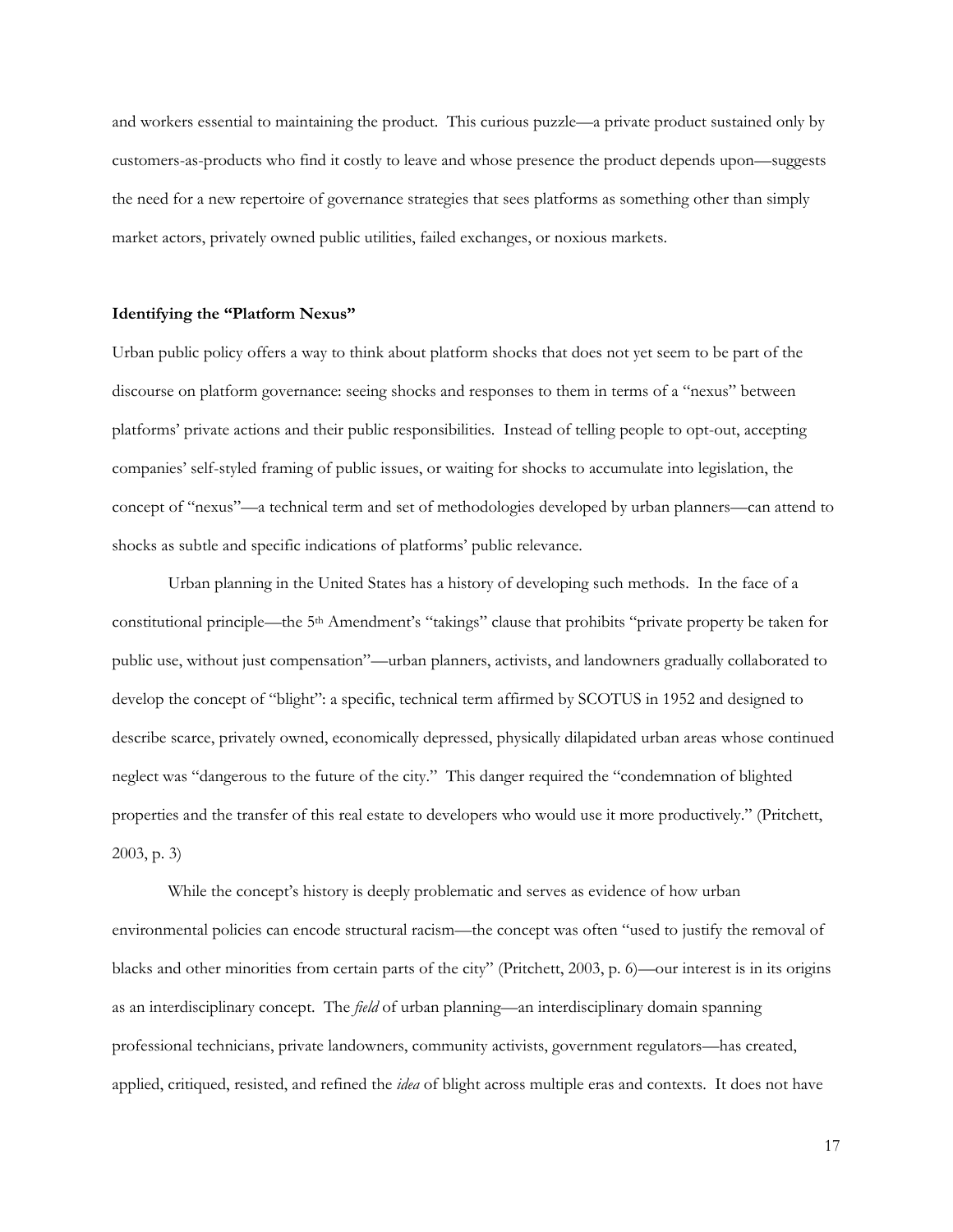to reinvent anew with every urban shock the concepts and methodologies used to identify the public significance of private land governance.

A related and more recent concept from urban policy concerns arguments for taxing private actors in the public good and the emergence of the "nexus study" as a policy instrument. In the wake of a California state proposition limiting local government property taxation, the State began experimenting with charging private real estate actors "impact fees" whenever a project was seen to have an impact on a public good. In *Nollan v. California Coastal Commission* (1987) the SCOTUS ruled that the state had not proven an "essential nexus" between the permit (and fees) it charged the landowner and the project's impact on the public domain. In response, the state legislature passed the "Mitigation Fee Act"<sup>11</sup> specifying that development fees "must substantially advance the same government interest that would furnish a valid ground for denial of the permit" and be "'roughly proportional' both in nature and extent to the impact of the proposed development."<sup>12</sup> The State cannot impose a fee on an industry or actor simply because there is public outrage against them, or perceptions of unfairness – fees are only legal if a "nexus study" shows the connection between the government interest, the private action, and the fee's proportionality (Falik & Shimko, 1988; Lillydahl et al, 1988).

Among the historical examples and more recent digital contexts, two patterns emerge in thinking about how and why to hold private actors publicly accountable. The first are procedural and definitional: how to identify blight, what the meaningful, discernible differences are between private and public sidewalks, which private companies can be retroactively redefined as governmental bodies. Each definition emerges from debates about the thresholds and tests that must be met to recast seemingly private contexts as public concerns. The second are closely related normative and ethical concerns: what values guide the creation and maintenance of these tests? Separate from due process and formal thresholds, which unanticipated events trigger visceral rejections of private market logics and calls for public accountability13? Do these rejections

<sup>11</sup> <http://www.leginfo.ca.gov/cgi-bin/displaycode?section=gov&group=65001-66000&file=66000-66008> <sup>12</sup> <http://www.lexology.com/library/detail.aspx?g=c02f5fd8-c9f9-4178-84d5-cbe2a4f2994e> . See also

<http://www.leginfo.ca.gov/cgi-bin/displaycode?section=gov&group=65001-66000&file=66000-66008>

<sup>13</sup> See Guston (2013) for a discussion of "anticipatory governance" as an idea spanning technical knowledge and public accountability.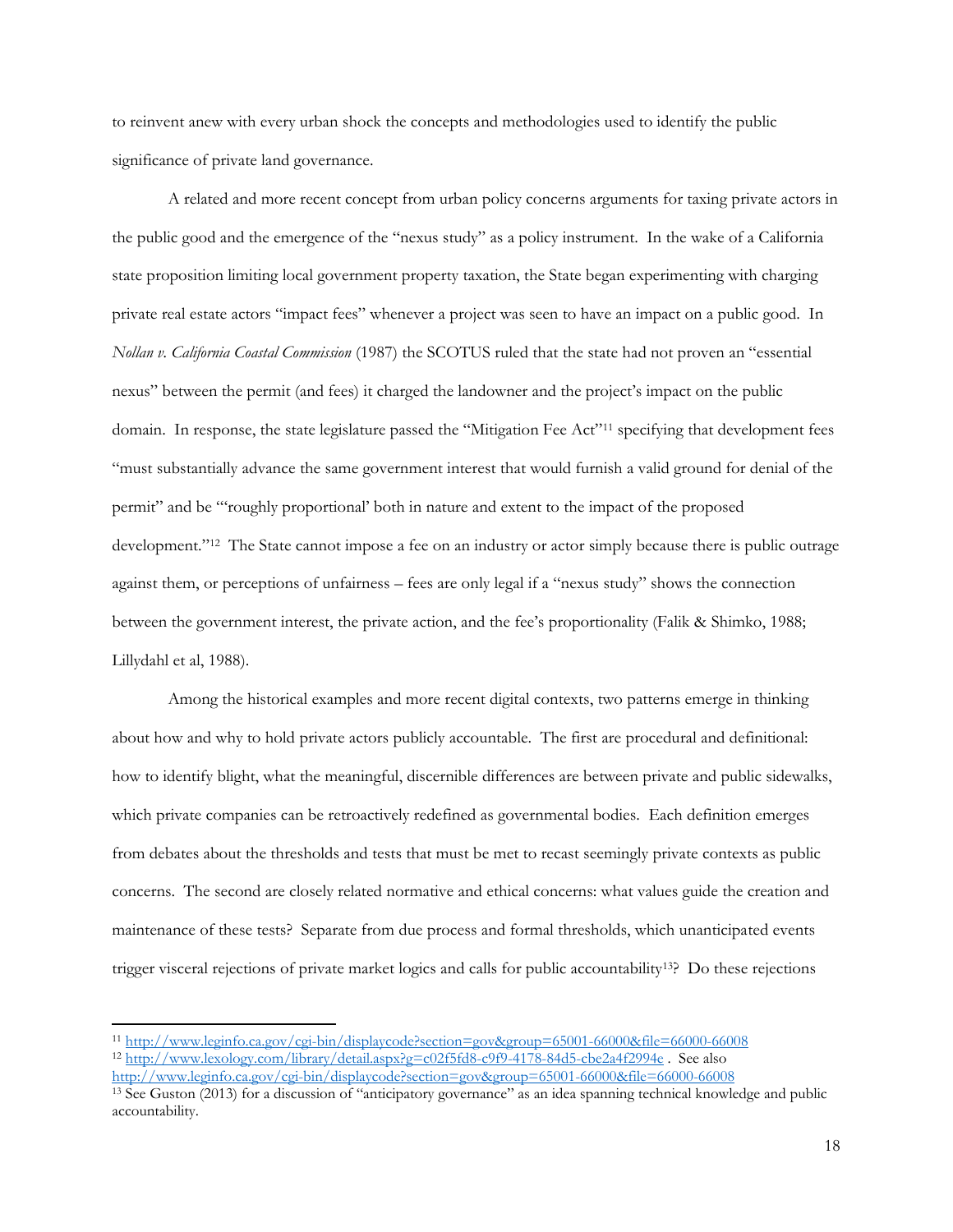emerge from latent, non-specific, but widely shared assumptions about what is ethically "noxious," or do they only exist because networked technologies and practices are creating entirely new forms of outrage and public consciousness – or a mix of the two?

Platform governance is professionally nascent enough that, akin to urban planning's focus on blight, interdisciplinary actors—data scientists, algorithm designers, user guilds, state regulators, technology entrepreneurs—might come together to define the *concepts* required to identify public interests in private platforms. And, akin to the nexus study, those with a stake in platform governance may collaborate to create a methodology for legitimately imposing obligations on platform owners proportional to their impositions on public domains. New understandings would be required of concepts like scarcity, impact, and public domain so such obligations would not be indefensible takings that unfairly targeted one platform or industry over another.

For example, The Commonwealth of Massachusetts recently instituted a "20-cent per-trip fee on ride-hailing apps such as Uber and Lyft" with 5 cents of this fee subsidizing local private taxi industries; a proposed New York City bill would give "25 percent of the sales tax passengers pay on ride-hailing services to the Metropolitan Transportation Authority"; and several jurisdictions are passing laws that allow Uber and Lyft drivers to form unions and guilds14. Shocks can play an *accumulative* role in such official regulatory responses: they develop over months and years; span discourses of law, labor, and innovation; emerge from perceived patterns *among* shocks, and debates about when private industries resemble public utilities and how the sociotechnical dynamics of digital, networked platforms change the calculus of resemblance.

Developing a concept of "platform nexus" may offer a way to make sense of shocks and their responses. By learning from urban planning's development of a concrete language at the intersection of public interest, private responsibility, and proportional response, social media platform governance may mature into a sophisticated field able to recast public shocks into precise moments of reform.

## **Conclusion**

<sup>14</sup> <http://www.citylab.com/commute/2016/08/uber-massachusetts-tax-regulation/497036/>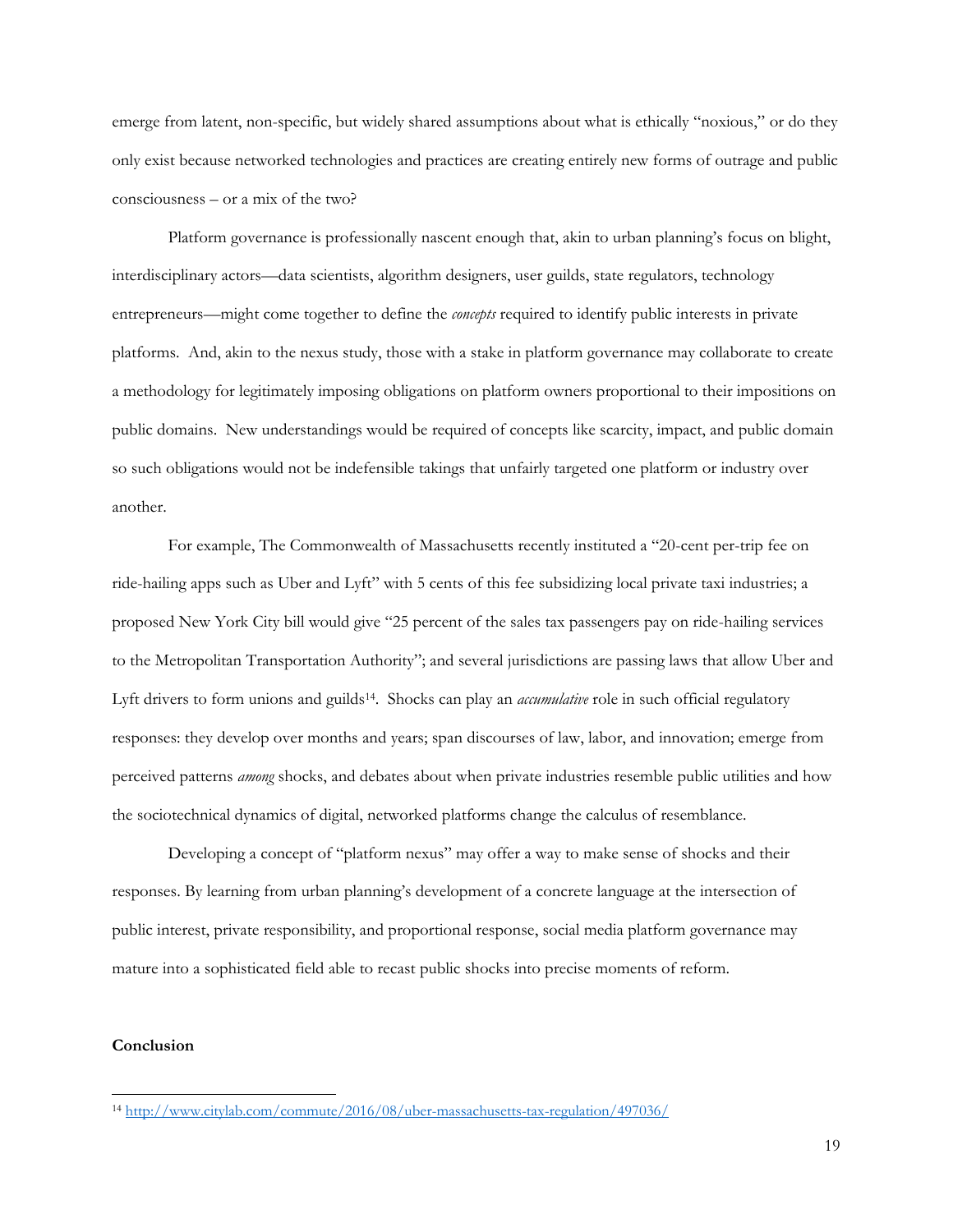To the extent that platforms are infrastructural, they are difficult to regulate as private actors. And to the extent that they are private actors, they are difficult to regulate as infrastructures. In lieu of a more interventionist regulatory environment, in the U.S. we allow platforms to be free market actors, grant them limited liability for their users, and impose little consequence for the broader public impact. All that is left, it appears, is this cycle of shock and exception: public outcry, usually around extreme circumstances, that express indignation at what would otherwise appear to be business-as-usual. Platforms can weather the public anger and introduce exceptions to their normal practices, in ways that defuse the public outcry and keep it from extending into a more involved consideration of ongoing harm to the public or regulatory intervention. Shocks become things that platforms might anticipate, plan for, and remember. These sometimes spur the actions of regulators, though their interventions are often 'soft' in the sense that they are voluntary, unfunded, and unenforced.

We are not dismissing the importance of shock and public outcry. It is a powerful expression of dissatisfaction, and can have an impact. And it can be a diagnostic that can help us, and regulators, better understand the implicit compact between platform and public, as well as its limits. But too often this cycle of shock and exception, by itself, proves insufficient, especially for an industry that is proudly "moving fast and breaking things" (in the words of Facebook). Instead, shock and outcry can serve as the foundation and the fuse for public regulation of private entities, justified by and on the terms of an assessment of 'information blight' and a nexus study that can assess both the descriptive facts of the platforms impact the normative assignment of accountability, and the practical regulatory intervention that should follow.

## **References**

- Ananny, M. (2015). From noxious to public? Tracing ethical dynamics of social media platform conversions. *Social Media & Society, 1*(1), 1-3. doi:10.1177/2056305115578140
- Ananny, M., & Bighash, L. (2016). Why drop a paywall? Mapping industry accounts of online news decommodification. *International Journal of Communication, 10*, 3359–3380.
- Andrejevic, M. (2013). Public service media utilities: Rethinking search engines and social networking as public goods. *Media International Australia*, Incorporating Culture & Policy, 146(123-132).
- Balkin, J. M. (2013). The first amendment is an information policy. *Hofstra Law Review*, *41*. Retrieved from http://papers.ssrn.com/sol3/papers.cfm?abstract\_id=2213465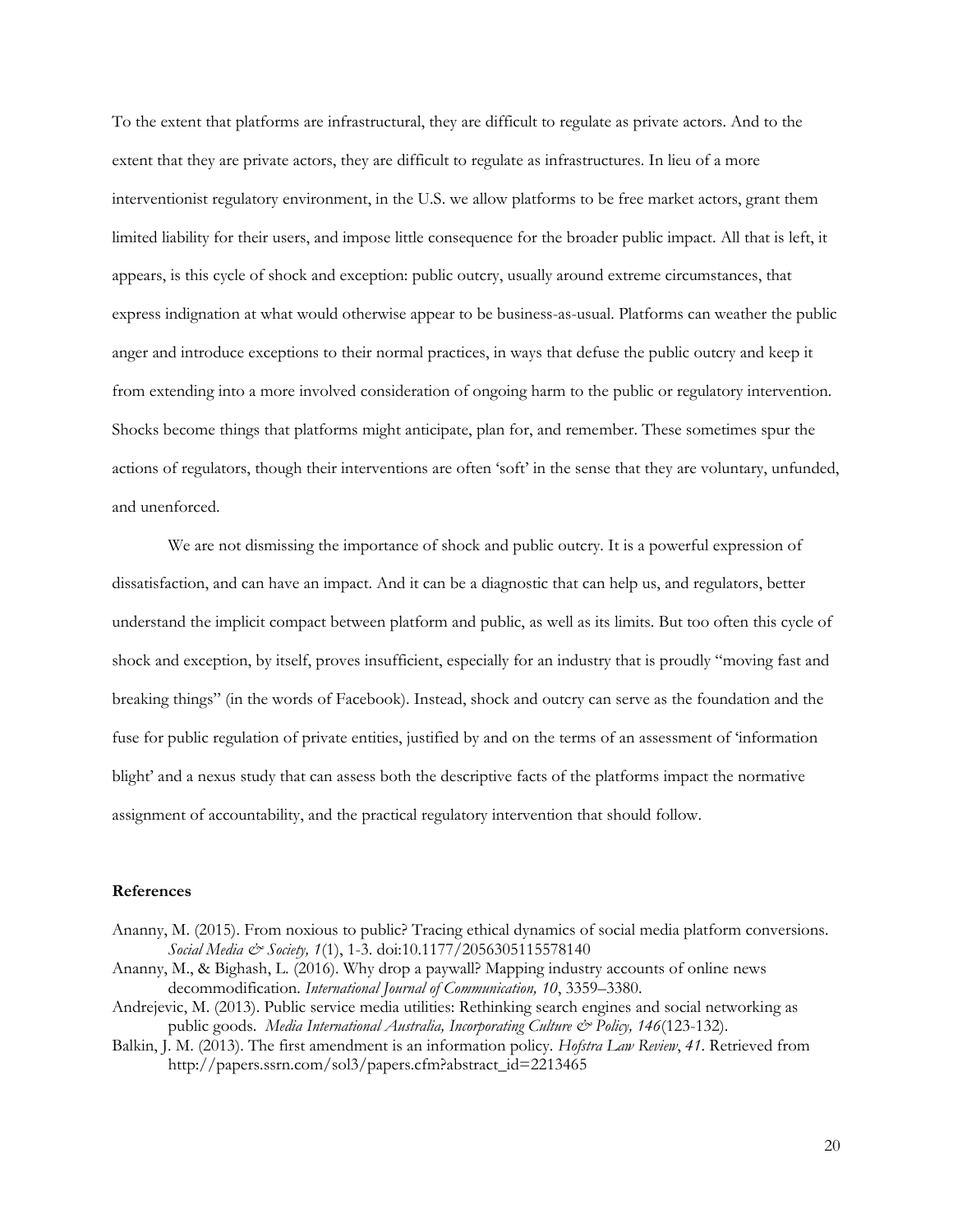- Baumer, E. P. S., Adams, P., Khovanskaya, V. D., Liao, T. C., Smith, M. E., Sosik, V. S., & Williams, K. (2013). Limiting, leaving, and (re)lapsing: an exploration of facebook non-use practices and experiences. *Proceedings of the SIGCHI Conference on Human Factors in Computing Systems*, Paris, France.
- boyd, d. (2010) Facebook is a utility; utilities get regulated. *Apophenia.* Retrieved from [http://www.zephoria.org/thoughts/archives/2010/05/15/facebook-is-a-utility-utilities-get](http://www.zephoria.org/thoughts/archives/2010/05/15/facebook-is-a-utility-utilities-get-regulated.html)[regulated.html](http://www.zephoria.org/thoughts/archives/2010/05/15/facebook-is-a-utility-utilities-get-regulated.html)
- Brill, J. (2015, February 28, 2015). Scalable approaches to transparency and accountability in decisionmaking algorithms: Remarks at the NYU conference on algorithms and accountability. FTC. Retrieved from [https://www.ftc.gov/system/files/documents/public\\_statements/629681/150228nyualgorithms.pdf](https://www.ftc.gov/system/files/documents/public_statements/629681/150228nyualgorithms.pdf)
- Clark, J., Couldry, N., Kosnik, A. T. D., Gillespie, T., Jenkins, H., Kelty, C., . . . Dijck, J. v. (2014). Participations, Part 5: Platforms. *International Journal of Communication, 8*, 1446–1473.
- Cohen, L. (1996). From Town Center to Shopping Center: The Reconfiguration of Community Marketplaces in Postwar America. *The American Historical Review, 101*(4), 1050-1081. doi:10.2307/2169634
- Colyvas, J. A., & Maroulis, S. (2015). Moving from an Exception to a Rule: Analyzing Mechanisms in Emergence-Based Institutionalization. *Organization Science, 26*(2), 601-621. doi:10.1287/orsc.2014.094.
- Diakopoulos, N. (2016). Accountability in algorithmic decision making. *Communications of the ACM, 59*(2), 56- 62. doi:10.1145/2844110
- Epstein, R. A. (1997). Takings, Exclusivity and Speech: The Legacy of PruneYard v Robins. *The University of Chicago Law Review, 64*(1), 21-56. doi:10.2307/1600196
- Falik, W. A., & Shimko, A. C. (1988). The takings nexus--The Supreme Court chooses a new direction in land-use planning: A view from California. *Hastings Law Journal, 39*(2), 359-398.
- Friedman, M. (1999). *Consumer boycotts: Effecting change through the marketplace and media*. London, UK: Routledge.
- Gasser, U., & Schulz, W. (2015). Governance of online Intermediaries: Observations from a series of national case studies. Retrieved from Cambridge, MA: [http://papers.ssrn.com/sol3/papers.cfm?abstract\\_id=2566364](http://papers.ssrn.com/sol3/papers.cfm?abstract_id=2566364)
- Gabriel, Y., & Lang, T. (2015). *The unmanageable consumer* (3rd ed.). London, UK: SAGE.
- Gerlitz, C., & Helmond, A. (2013). The Like economy: Social buttons and the data-intensive web. *New Media & Society, 15*(8), 1348-1365. doi:10.1177/1461444812472322
- Gillespie, T. (2010). The politics of 'platforms'. *New Media & Society*, 12(3), 347-364.
- Gillespie, Tarleton. "The Dirty Job of Keeping Facebook Clean." *Culture Digitally* (Feb 22, 2012).

*<http://culturedigitally.org/2012/02/the-dirty-job-of-keeping-facebook-clean/>*

- Gillespie, T. (2016). Algorithms, clickworkers, and the befuddled fury around Facebook Trends. *Social Media Collective*. May 18. Retrieved from<https://socialmediacollective.org/2016/05/18/facebook-trends/>
- Gillespie, T. (Forthcoming). Governance of and by platforms. In J. Burgess, T. Poell, & A. Marwick (Eds.), *SAGE Handbook of Social Media*. London, UK: SAGE.
- Graham, S., & Marvin, S. (2001). *Splintering urbanism: Networked infrastructures, technological mobilities and the urban condition*. New York, NY: Routledge.
- Guston, D. (2013). Understanding 'anticipatory governance'. *Social Studies of Science, 44*(2), 218-242. doi:10.1177/0306312713508669
- Hall, J., Kendrick, C., & Nosko, C. (2015). The Effects of Uber's Surge Pricing: A Case Study. Retrieved from [http://1g1uem2nc4jy1gzhn943ro0gz50.wpengine.netdna-cdn.com/wp](http://1g1uem2nc4jy1gzhn943ro0gz50.wpengine.netdna-cdn.com/wp-content/uploads/2016/01/effects_of_ubers_surge_pricing.pdf)[content/uploads/2016/01/effects\\_of\\_ubers\\_surge\\_pricing.pdf](http://1g1uem2nc4jy1gzhn943ro0gz50.wpengine.netdna-cdn.com/wp-content/uploads/2016/01/effects_of_ubers_surge_pricing.pdf)
- Levy, K. (2016, February 2, 2016). The case for precise outrage. Data & Society. Retrieved from <https://points.datasociety.net/the-case-for-precise-outrage-407884d2d3b5#.mkqjm2xc8>
- Lillydahl, J. H., Nelson, A. C., Ramis, T. V., Rivasplata, A., & Schell, S. R. (1988). The Need for a Standard State Impact Fee Enabling Act. *Journal of the American Planning Association, 54*(1), 7-17. doi:10.1080/01944368808977148
- MacKinnon, R., Hickok, E., Bar, A., & Lim, H. (2014). *Fostering freedom online: The Roles, challenges and obstacles of internet intermediaries*. United Nations Educational.
- McMillan, J. (2002). *Reinventing the bazaar: A natural history of markets*. New York, NY: Norton.
- Meyer, R. (2014, September 8, 2014). Everything we know about Facebook's secret mood manipulation experiment. *The Atlantic*. Retrieved from